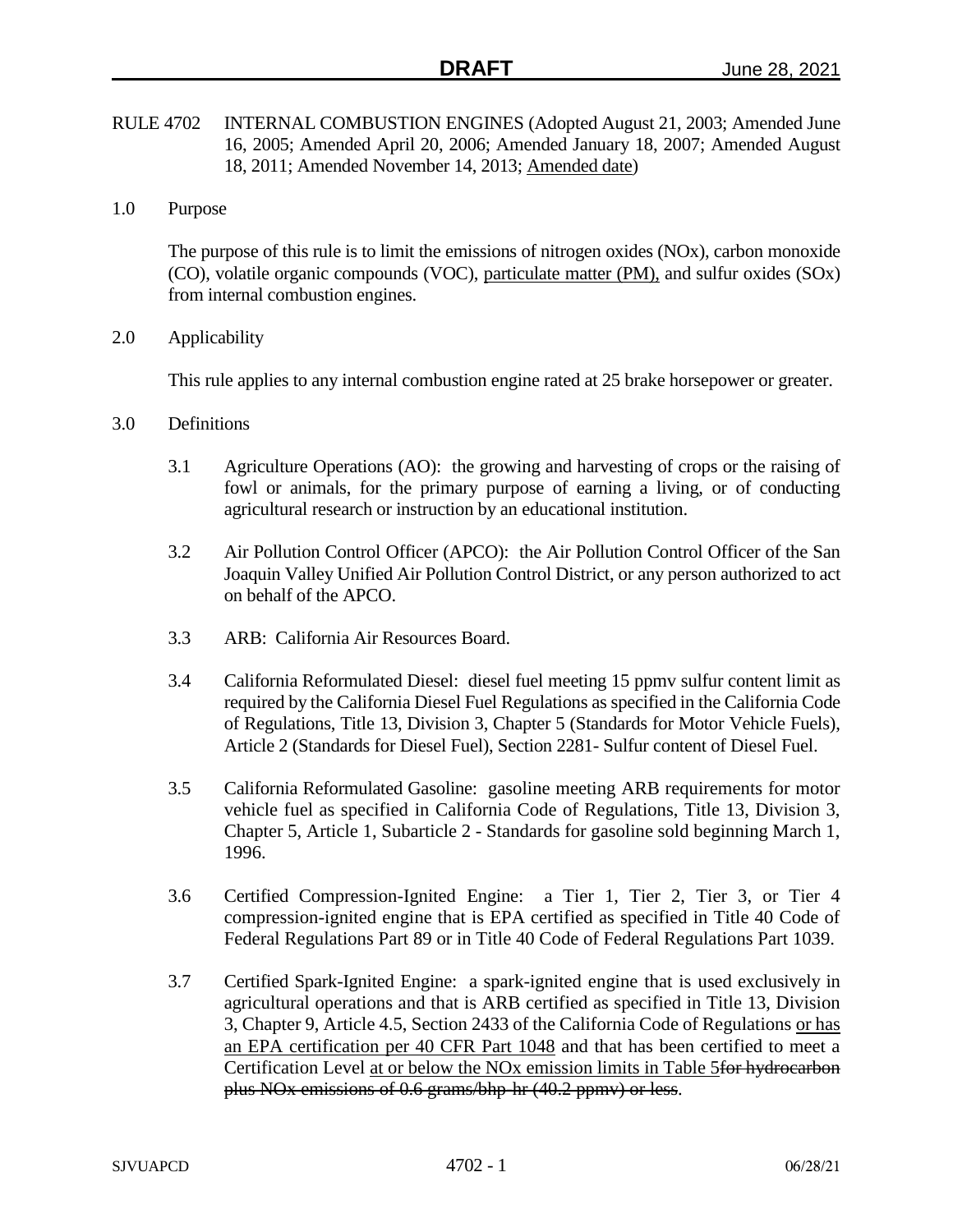- 3.8 CO: carbon monoxide.
- 3.9 Compression-Ignited Internal Combustion Engine: an engine that uses the heat of compression to initiate combustion.
- 3.10 Cyclic Loaded Engine: an internal combustion engine that, under normal operating conditions, varies in shaft load by 40% or more of rated brake horsepower during recurrent periods of 30 seconds or less or is used to power an oil well reciprocating pump unit.
- 3.11 De-rated Engine: an internal combustion engine which has been physically limited and restricted by permit condition to an operational level of less than 50 horsepower.
- 3.12 Diesel Engine: a compression-ignited internal combustion engine.
- 3.13 Disaster or State of Emergency: a fire, flood, earthquake, or other similar natural catastrophe.
- 3.14 Distributed Generation (DG): relatively small power plants, such as internal combustion engine generator sets, which are used to generate electrical power that is either fed into the power grid or used on-site. DG units are located throughout the grid and are usually sited in or close to load centers or utility customers' sites. Distributed Generation also refers to a mechanical drive system consisting of one or more internal combustion engines and electric motors, where use of the internal combustion engines or electric motors is interchangeable.
- 3.15 Emergency Standby Engine: an internal combustion engine which operates as a temporary replacement for primary mechanical or electrical power during an unscheduled outage caused by sudden and reasonably unforeseen natural disasters or sudden and reasonably unforeseen events beyond the control of the operator. An engine shall be considered to be an emergency standby engine if it is used only for the following purposes: (1) periodic maintenance, periodic readiness testing, or readiness testing during and after repair work; (2) unscheduled outages, or to supply power while maintenance is performed or repairs are made to the primary power supply; and (3) if it is limited to operate 100 hours or less per calendar year for non-emergency purposes. An engine shall not be considered to be an emergency standby engine if it is used: (1) to reduce the demand for electrical power when normal electrical power line service has not failed, or (2) to produce power for the utility electrical distribution system, or (3) in conjunction with a voluntary utility demand reduction program or interruptible power contract.
- 3.16 EPA: U.S. Environmental Protection Agency.
- 3.17 Exhaust Control: device or technique used to treat an engine's exhaust to reduce NOx, VOC, or CO emissions, and includes, but is not limited to, catalysts, afterburners, reaction chambers, and chemical injectors.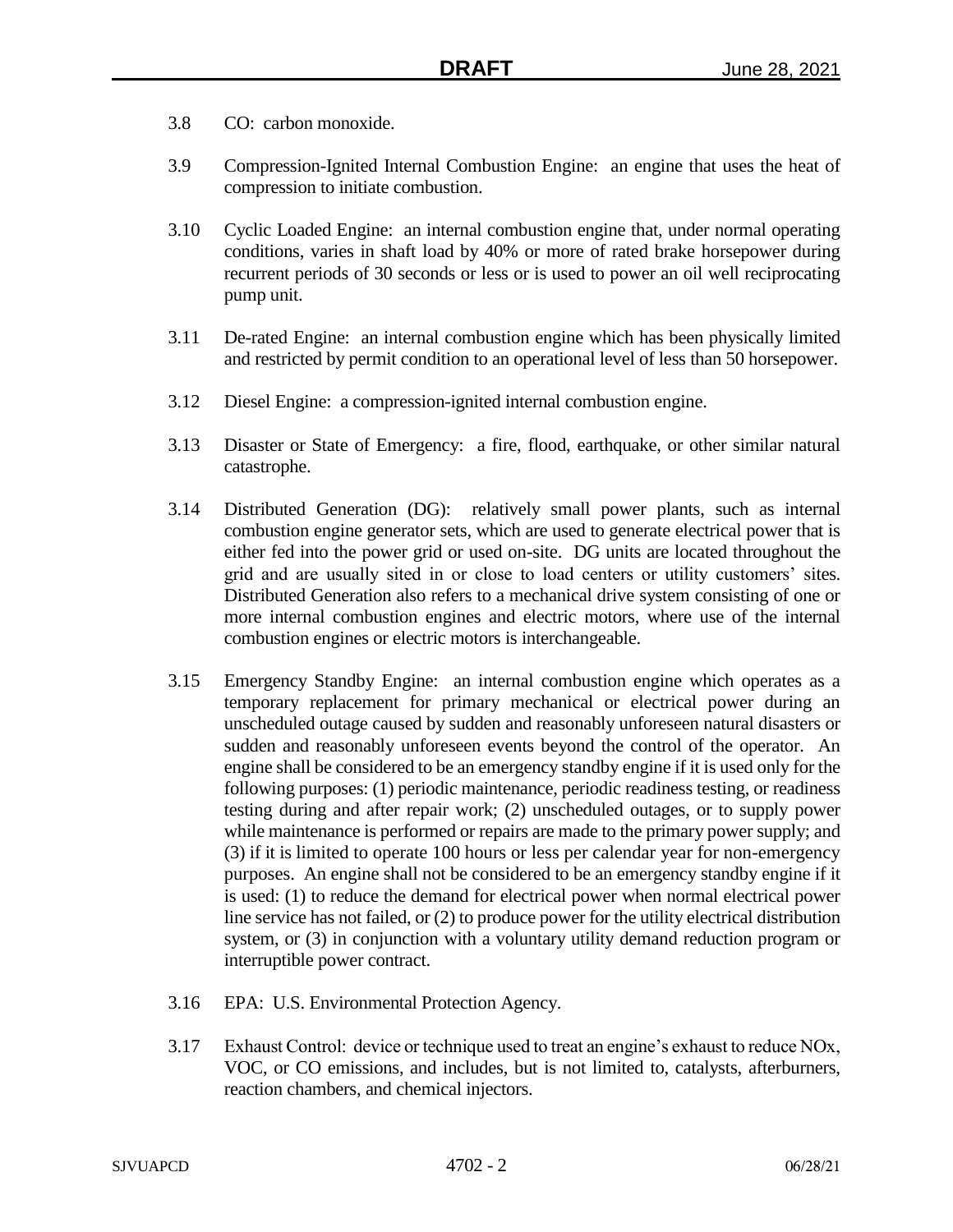- 3.18 Flood: a sudden and reasonably unforeseen rising and overflowing of a body of water especially onto normally dry land.
- 3.19 Gaseous Fuel: a fuel which is a gas at standard conditions including but not limited to natural gas, methane, ethane, propane, butane and liquefied petroleum gas (LPG).
- 3.20 Higher Heating Value (hhv): the total heat liberated per mass or volume of fuel burned (expressed as Btu per pound, Btu per cubic foot, or Btu per gallon), when fuel and dry air at Standard Conditions undergo complete combustion and all resulting products are brought to their standard states at Standard Conditions. If certification of hhv is not provided by the fuel supplier, it shall be determined by the applicable test methods specified in Section 6.4.
- 3.21 Installation Date: the date that an internal combustion engine is initially placed at a location in order to be operated for the first time in its lifetime.
- 3.22 Internal Combustion Engine: a spark- or compression-ignited reciprocating engine.
- 3.23 Lean-Burn Engine: a spark-ignited internal combustion engine that is operated with an exhaust stream oxygen concentration of four (4) percent by volume, or greater, prior to any exhaust stream control device.
- 3.24 Limited Use Engine: an internal combustion engine that is limited by a permit condition to be operated no more than 4,000 hours per calendar year and provided the following requirements are met:
	- 3.24.1 The engine is operated with an operating nonresettable elapsed time meter;
	- 3.24.2 In lieu of an operating nonresettable elapsed time meter, the operator may use an alternative device, method, or technique, in determining operating time, provided that the alternative is approved by the APCO and EPA and is allowed by the Permit-to-Operate. The operator must demonstrate that the alternative device, method, or technique is equivalent to using a nonresettable elapsed time meter;
	- 3.24.3 The operator shall properly maintain and operate the nonresettable elapsed time meter or alternative device in accordance with the manufacturer's instructions; and
	- 3.24.4 The engine operator maintains records of the annual operating hours and makes the records available to the APCO upon request.
- 3.25 Location: a single site at a building, structure, facility, or installation.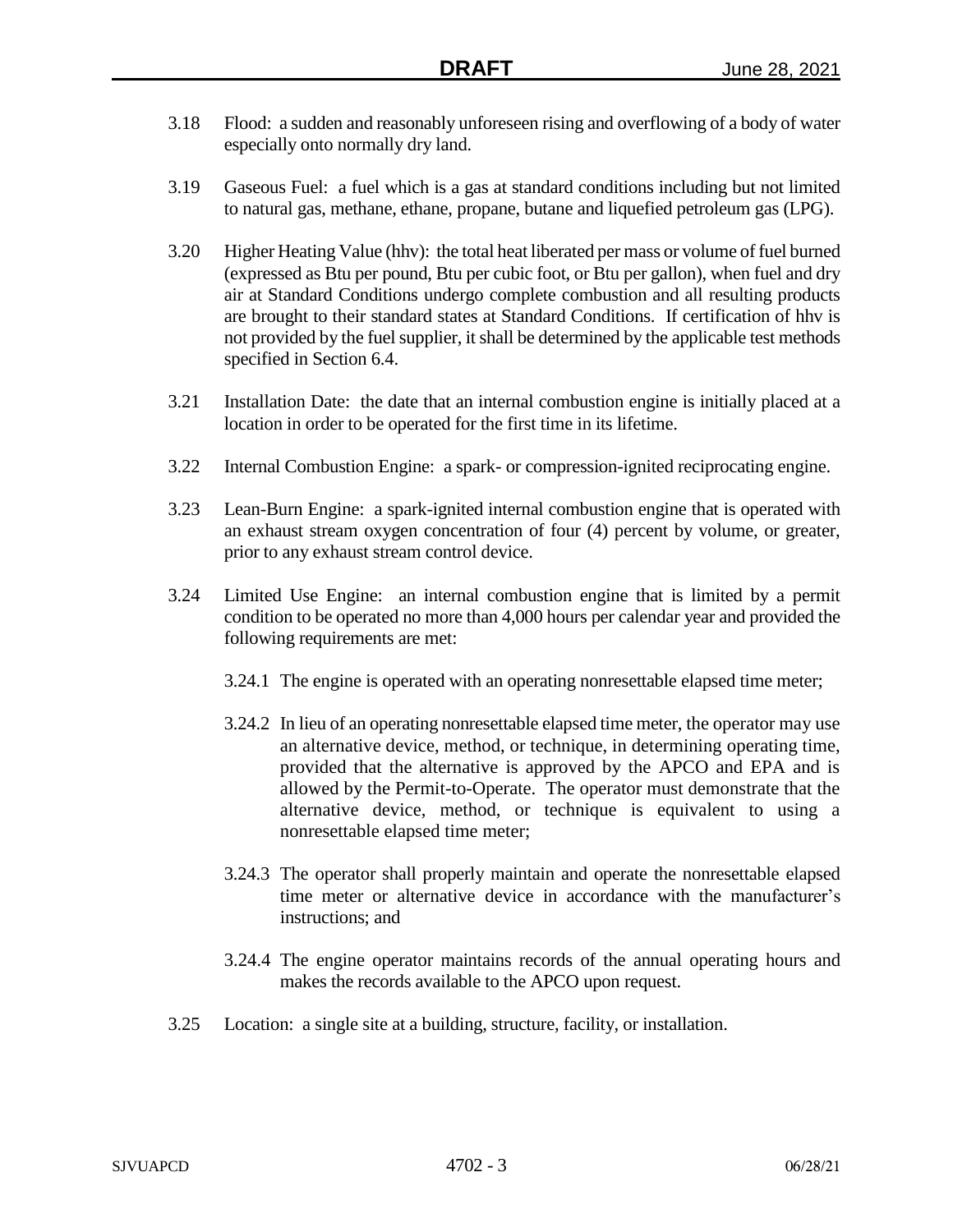- 3.26 Low-use Engine: an internal combustion engine that is limited by a permit condition to be operated no more than 200 hours per calendar year and the engine is not used to perform any of the functions specified in Section 3.26.1 through Section 3.26.3.
	- 3.26.1 Generate electrical power that is either fed into the electrical utility power grid or used to reduce electrical power purchased by a stationary source;
	- 3.26.2 Generate mechanical power that is used to reduce electrical power purchased by a stationary source; or
	- 3.26.3 Is used in a distributed generation application.
- 3.27 Military Tactical Equipment: a transportable engine operated by the United States armed forces or National Guard which is designed specifically for military use in an off-road, dense terrain; hostile environment; or aboard military combat vessels.
- 3.28 Mobile Agricultural Equipment: equipment at an agricultural operation which is towed or mounted on a vehicle and is continuously moved during the operation of the equipment. Mobile Agricultural Equipment includes, but is not limited to sprayers, balers, and harvest equipment.
- $3.29$  NOx: oxides of nitrogen, calculated as equivalent nitrogen dioxide (NO<sub>2</sub>).
- 3.30 Operator: includes but is not limited to any person who owns, leases, supervises, or operates a facility and/or equipment.
- 3.31 Particulate Matter: any material except uncombined water, which exists in a finely divided form as a liquid or solid at standard conditions.
- 3.312 Public Utilities Commission (PUC) Quality Natural Gas: high methane gas (at least 80% methane by volume) as specified in PUC General Order 58-A.
- 3.323 Rated Brake Horsepower: the continuous brake horsepower rating specified for the engine by the manufacturer or listed on the nameplate of the unit, unless otherwise physically limited and specified by a condition on the engine's Permit-to-Operate or Permit-Exempt Equipment Registration.
- 3.334 Replacement Unit Engine: an engine that is installed to replace an engine that was in place as of August 18, 2011, and that such replacement is performed solely for the purpose of complying with the requirements of Section 5.2 of this rule.
- 3.345 Rich-Burn Engine: a spark-ignited internal combustion engine that is operated with an exhaust stream oxygen concentration of less than four (4) percent by volume prior to any exhaust stream control device.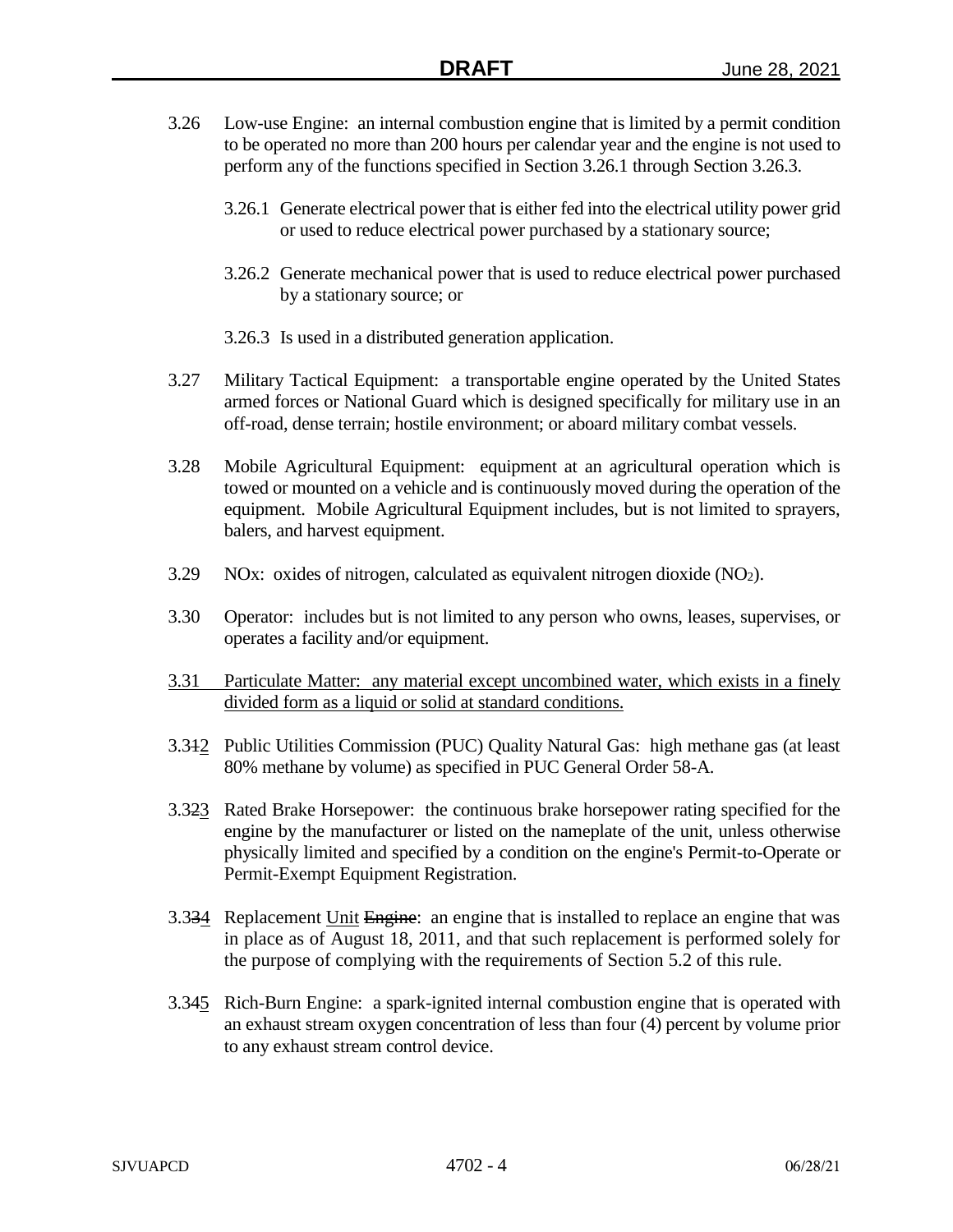- 3.356 Spark-Ignited Internal Combustion Engine: a liquid or gaseous fueled engine designed to ignite its air/fuel mixture by a spark across a spark plug.
- 3.367 Stationary Source: as defined in Rule 2201 (New and Modified Stationary Source Review Rule).
- 3.378 Tier 1 Engine, Tier 2 Engine, Tier 3 Engine, and Tier 4 Engine: an EPA-certified compression-ignited engine that meets the Tier 1, Tier 2, or Tier 3 emission standards of Table 1 (Emission Standards in g/kW-hr (g/hp-hr)) on page 56970 of the Final Rule (63 Fed. Reg. 205, October 23, 1998) or the Tier 4 emission standards of Table II.A2. (Tier 4 NOx and NMHC Standards and Schedule) on page 38971 of the Final Rule (69 Fed. Reg. 124, June 29, 2004) or Table II.A-4 (Tier 4 Standards for Engines Over 750 hp (g/bhp-hr)) on page 38980 of the Final Rule (69 Fed. Reg. 124, June 29, 2004), respectively.
- 3.389 VOC: volatile organic compounds, as defined in Rule 1020 (Definitions).
- 3.3940 Waste Gas: an untreated, raw gas derived through a natural process, such as anaerobic digestion, from the decomposition of organic waste at municipal solid waste landfills or publicly owned wastewater treatment facility. Waste gas includes landfill gas which is generated at landfills, digester gas which is generated at sewage treatment facilities, or a combination of the two.
- 3.401 Wind Machine: a machine consisting of a large fan mounted on a tower powered by an internal combustion engine, used exclusively to provide protection to crops, including, but not limited to oranges, lemons, and grapes, from cold weather by effecting a heat transfer by moving warmer atmospheric air downward and mixing it with the colder air surrounding a crop.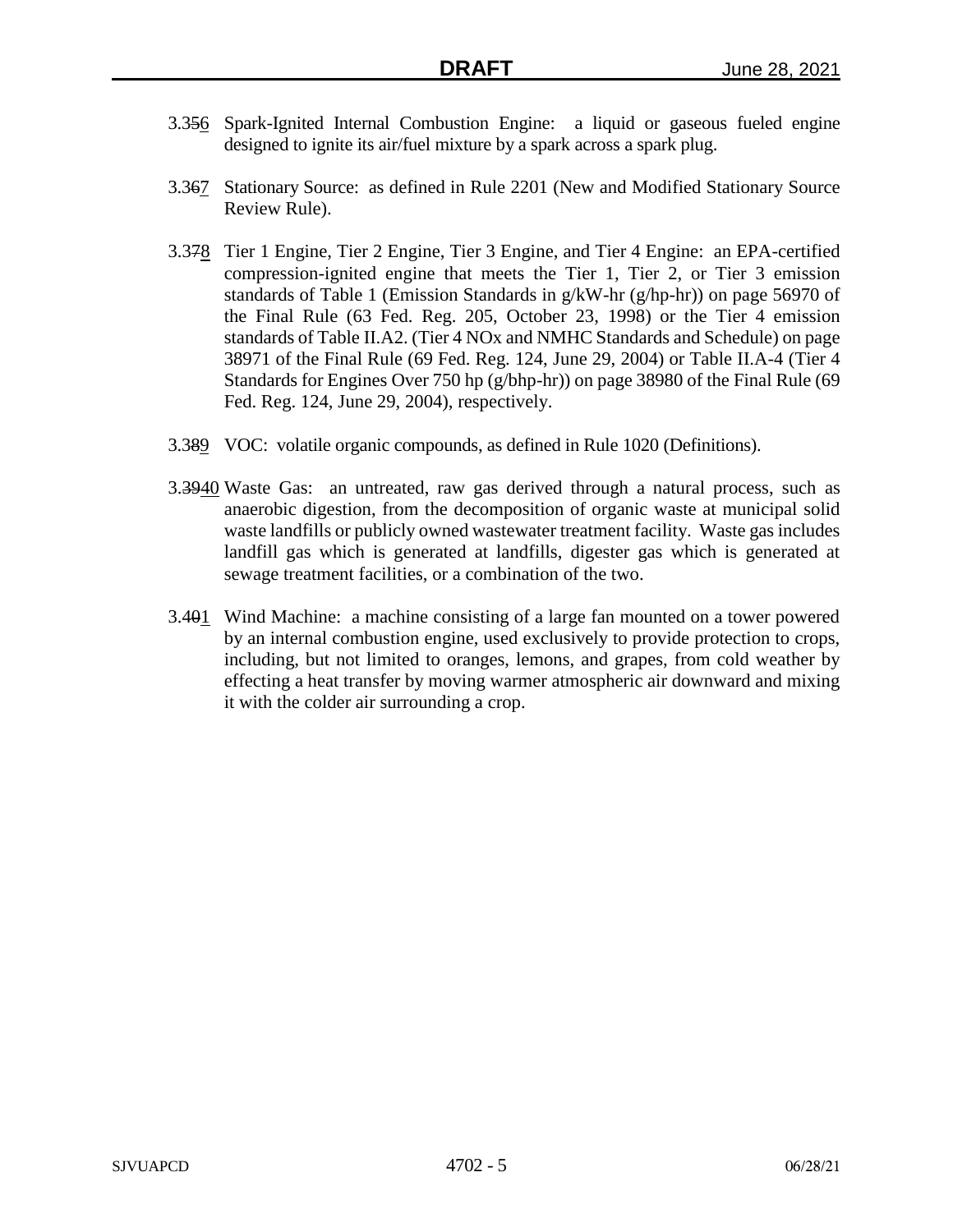## 4.0 Exemptions

- 4.1 The requirements of this rule shall not apply to the following engines:
	- 4.1.1 An engine used to propel implements of husbandry, as that term is defined in Section 36000 of the California Vehicle Code, as that section existed on January 1, 2003.
	- 4.1.2 An engine used exclusively to power a wind machine.
	- 4.1.3 A de-rated spark-ignited engine not used in agricultural operations, provided the de-rating occurred before June 1, 2004.
	- 4.1.4 A de-rated spark-ignited engine used in agricultural operations or a de-rated compression-ignited engine, provided the de-rating occurred before June 1, 2005.
	- 4.1.5 An engine used exclusively to power Mobile Agricultural Equipment.
	- 4.1.6 An internal combustion engine registered as a portable emissions unit under the Statewide Portable Equipment Registration Program pursuant to California Code of Regulations Title 13, Division 3, Chapter 9, Article 5, Sections 2450-2465.
	- 4.1.7 An internal combustion engine registered as a portable emissions unit under Rule 2280 (Portable Equipment Registration).
- 4.2 Except for the requirements of Sections 5.9 and 6.2.3, the requirements of this rule shall not apply to an emergency standby engine or a low-use engine, provided that the engine is operated with a functional nonresettable elapsed time meter.
	- 4.2.1 In lieu of operating a nonresettable elapsed time meter, the operator may use an alternative device, method, or technique, in determining operating time, provided that the alternative is approved by the APCO and EPA and is allowed by the Permit-to-Operate or Permit-Exempt Equipment Registration. The operator must demonstrate that the alternative device, method, or technique is equivalent to using a nonresettable elapsed time meter.
	- 4.2.2 The operator shall properly maintain and operate the nonresettable elapsed time meter or alternative device in accordance with the manufacturer's instructions.
- 4.3 Except for the administrative requirements of Section 6.2.3, the requirements of this rule shall not apply to the following: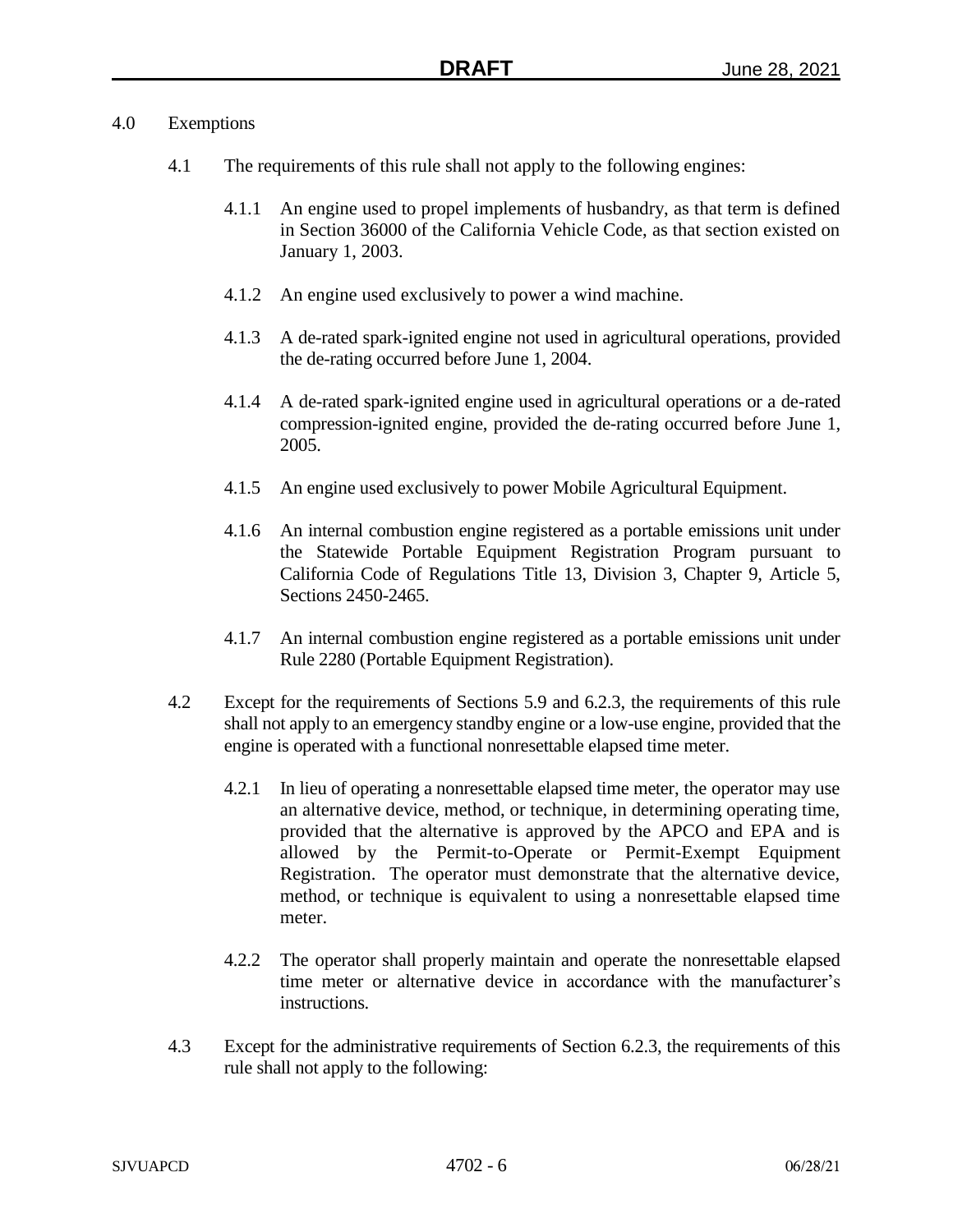- 4.3.1 An internal combustion engine that meets the following conditions:
	- 4.3.1.1 The engine is operated exclusively to preserve or protect property, human life, or public health during a disaster or state of emergency, such as a fire or flood; and
	- 4.3.1.2 Except for operations associated with Section 4.3.1.1, the engine is limited to operate no more than 100 hours per calendar year as determined by an operational nonresettable elapsed time meter, for periodic maintenance, periodic readiness testing, and readiness testing during and after repair work of the engine; and
	- 4.3.1.3 The engine is operated with an operational nonresettable elapsed time meter. In lieu of installing a nonresettable elapsed time meter, the operator of an engine may use an alternative device, method, or technique, in determining operating time provided that the alternative is approved by the APCO and EPA. The operator of the engine shall properly maintain and operate the nonresettable elapsed time meter or alternative device in accordance with the manufacturer's instructions.
- 4.3.2 Military Tactical Equipment and engines used to retract military aircraft arresting gear cables.
- 4.4 For existing facilities, a replacement unit installed for the sole purpose of complying with the requirements of this rule shall be considered to be an emission control technique and shall be exempt from the Best Available Control Technology (BACT) and offsets requirements of District Rule 2201 (New and Modified Stationary Source Review Rule) provided that all other requirements of Rule 2201 are met.
- 4.5 Except for the requirements of Section 5.1, the requirements of this rule shall not apply to stationary engines rated at least 25 Brake Horsepower, up to, and including 50 Brake Horsepower.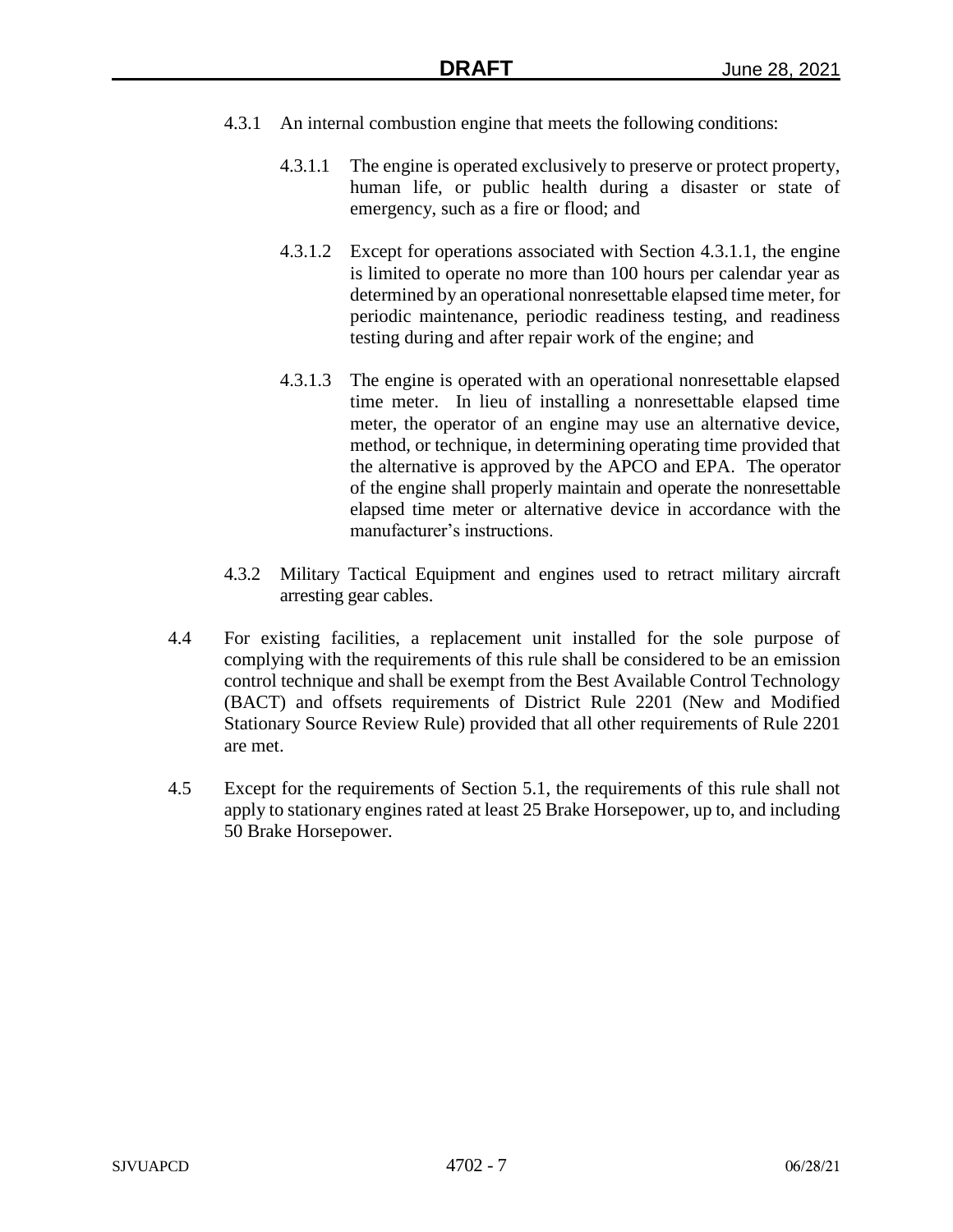# 5.0 Requirements

- 5.1 Stationary Engines Rated at Least 25 Brake Horsepower, Up To, and Including 50 Brake Horsepower and Used in Non-Agricultural Operations (Non-AO)
	- 5.1.1 On and after July 1, 2012 No person shall sell or offer for sale any non-AO spark-ignited engine or any non-AO compression-ignited engine unless the engine meets the applicable requirements and emission limits specified in 40 Code of Federal Regulation (CFR) 60 Subpart IIII (Standards of Performance for Stationary Compression Ignition Internal Combustion Engines) and 40 CFR 60 Subpart JJJJ (Standards of Performance for Stationary Spark Ignition Internal Combustion Engines) for the year in which the ownership of the engine changes.
	- 5.1.2 By January 1, 2013, the operator shall submit a one-time report that includes the number of engines at the stationary source, and the following information for each engine:
		- 5.1.2.1 Location of each engine,
		- 5.1.2.2 Engine manufacturer,
		- 5.1.2.3 Model designation and engine serial number,
		- 5.1.2.4 Rated brake horsepower,
		- 5.1.2.5 Type of fuel and type of ignition,
		- 5.1.2.6 Combustion type: rich-burn, lean-burn, or compression ignition,
		- 5.1.2.7 Purpose, and intended use, of the engine,
		- 5.1.2.8 Typical daily operating schedule, and
		- 5.1.2.9 Fuel consumption (cubic feet for gas or gallons for liquid fuel) for the previous one-year period.
- 5.2 Engines Rated at Greater than 50 Brake Horsepower (>50 bhp)
	- 5.2.1 Spark Ignited Engines Used in non-AO Table 1 Emission Limits/Standards

The operator of a spark-ignited internal combustion engine rated at >50 bhp that is used exclusively in non-AO shall not operate it in such a manner that results in emissions exceeding the limits in Table 1 for the appropriate engine type until such time that the engine has demonstrated compliance with Table 2 emission limits pursuant to the compliance deadlines in Section 7.5. In lieu of complying with Table 1 emission limits, the operator of a spark-ignited engine shall comply with the applicable emission limits pursuant to Section 8.0.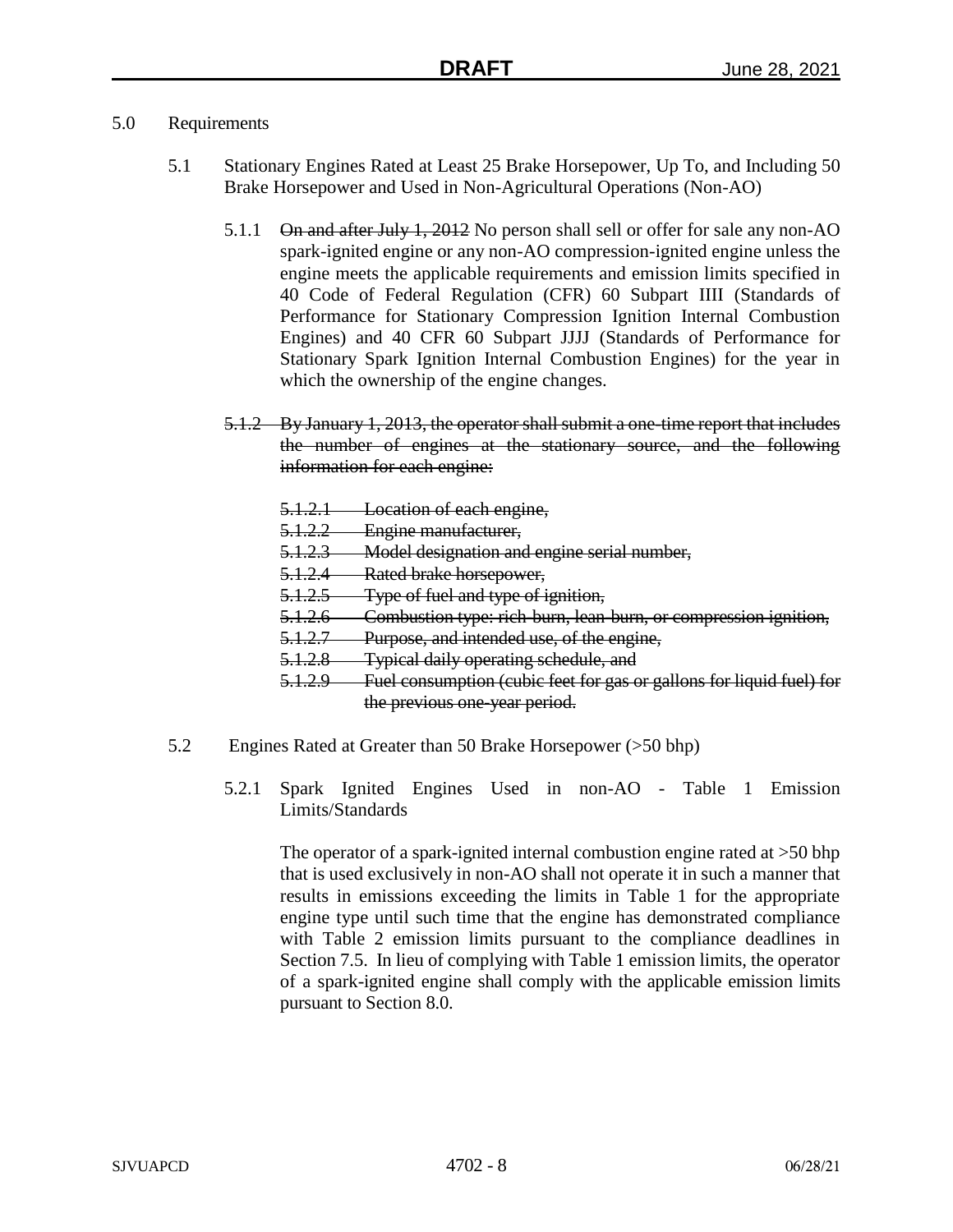| Table 1<br>Emission Limits/Standards for a Spark-Ignited Internal Combustion Engine rated at<br>>50 bhp Used Exclusively in Non-AO (All ppmv limits are corrected to 15% oxygen<br>on a dry basis.). |                             |                |               |  |  |
|------------------------------------------------------------------------------------------------------------------------------------------------------------------------------------------------------|-----------------------------|----------------|---------------|--|--|
| Engine Type                                                                                                                                                                                          | <b>NO<sub>x</sub></b>       | CO             | <b>VOC</b>    |  |  |
| 1. Rich-Burn                                                                                                                                                                                         |                             |                |               |  |  |
| a. Waste gas fueled $( \geq 50\%$ total heat monthly<br>input from waste gas based on hhv)                                                                                                           | 90% reduction               | $2000$ ppmv    | $250$ ppm $v$ |  |  |
| b. Cyclic loaded, field gas fueled                                                                                                                                                                   | 50 ppmy                     | $2000$ ppm $v$ | 250 ppmv      |  |  |
| d. All other engines                                                                                                                                                                                 | 25 ppmy or<br>96% reduction | $2000$ ppm $v$ | $250$ ppm $v$ |  |  |
| 2. Lean-Burn                                                                                                                                                                                         |                             |                |               |  |  |
| a. Two stroke, gaseous fueled, less than 100<br>horsepower                                                                                                                                           | 75 ppmy or<br>85% reduction | $2000$ ppm $v$ | 750 ppmy      |  |  |
| e. All other engines                                                                                                                                                                                 | 65 ppmy or<br>90% reduction | $2000$ ppmv    | 750 ppmv      |  |  |

5.2.2 Spark-Ignited Engines Used in non-AO – Table 2 and 3 Emission Limits/Standards

On and after the compliance schedule specified in Section 7.5, the operator of a spark-ignited engine > 50 bhp that is used in non-AO shall comply with all the applicable requirements of the rule and one of the following, on an engine-by-engine basis:

- 5.2.2.1 On and after the compliance schedule specified in Section 7.5, the operator of a spark-ignited engine that is used exclusively in non-AO shall comply with Sections 5.2.2.1.1 through 5.2.2.1.3 on an engine-by-engine basis:
	- 5.2.2.1.1 NOx, CO, and VOC emission limits pursuant to Table 2 or Table 3, as applicable;
	- 5.2.2.1.2 SOx control requirements of Section 5.7, pursuant to the deadlines specified in Section 7.5; and
	- 5.2.2.1.3 Monitoring requirements of Section 5.1011, pursuant to the deadlines specified in Section 7.5.
- 5.2.2.2 In lieu of complying with the NOx emission limit requirement of Section 5.2.2.1.1, an operator may pay an annual fee to the District, as specified in Section 5.6, pursuant to Section 7.6. This compliance option will sunset after December 31, 2023, where after an operator must comply with the NOx emissions limit requirements in Table 2 and Table 3, per the compliance schedule included in Section 7.5.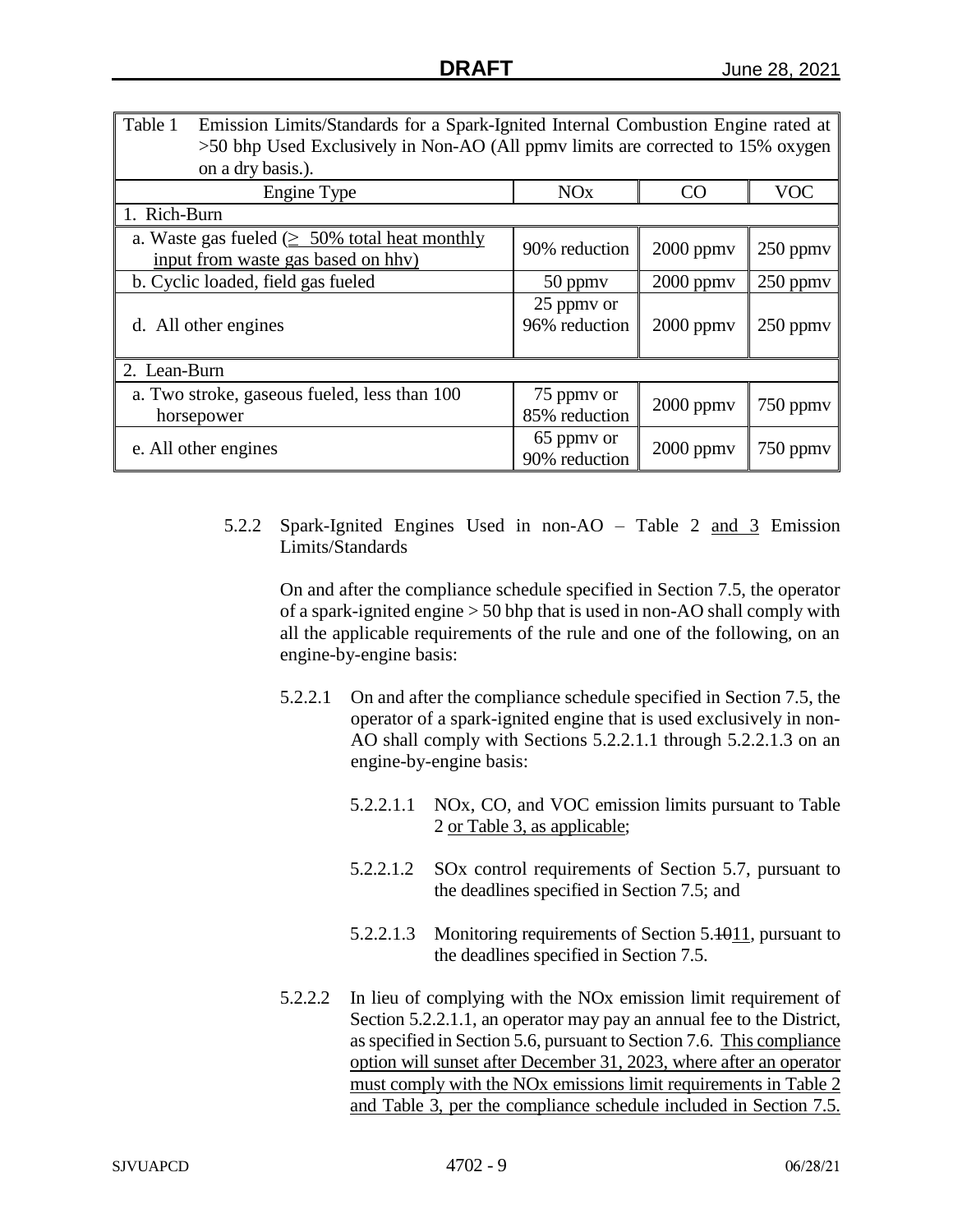On and after the compliance schedule specified in Section 7.5, the operator of a spark-ignited engine that is used exclusively in non-AO shall comply with Sections 5.2.2.2.1 through 5.2.2.3 on an engine-by-engine basis:

- 5.2.2.2.1 Engines in the fee payment program shall have actual emissions not greater than the applicable limits in Table 1 during the entire time the engine is part of the fee payment program.
- 5.2.2.2.2 Compliance with Section 5.7 and 5.1011, pursuant to the deadlines specified in Section 7.5, is also required as part of the fee payment option.
- 5.2.2.3 In lieu of complying with the NOx, CO, and VOC limits of Table 2 or Table 3 on an engine-by-engine basis, an operator may elect to implement an alternative emission control plan pursuant to Section 8.0. An operator electing this option shall not be eligible to participate in the fee payment option outlined in Section 5.2.2.2 and Section 5.6.

Table 2 Emission Limits for a Spark-Ignited Internal Combustion Engine Rated at >50 bhp Used Exclusively in Non-AO (All ppmv limits are corrected to 15% oxygen on a dry basis). Emission Limits are effective according to the compliance schedule specified in Section 7.5.

| Engine Type   |                                                | <b>NO<sub>x</sub></b> Limit | <b>CO</b> Limit | <b>VOC Limit</b> |  |
|---------------|------------------------------------------------|-----------------------------|-----------------|------------------|--|
|               |                                                | (ppmv)                      | (ppmv)          | (ppmv)           |  |
| 1. Rich-Burn  |                                                |                             |                 |                  |  |
| a.            | Waste Gas Fueled $( \geq 50\% \text{ total}$   |                             |                 |                  |  |
|               | monthly heat input from waste gas              | 50                          | 2000            | 250              |  |
|               | based on hhv)                                  |                             |                 |                  |  |
| b.            | Cyclic Loaded, Field Gas Fueled                | 50                          | 2000            | 250              |  |
| $C_{\star}$   | <b>Limited Use</b>                             | 25                          | 2000            | 250              |  |
| d.            | Rich-Burn Engine, not listed above             | 11                          | 2000            | 250              |  |
|               | 2. Lean-Burn Engines                           |                             |                 |                  |  |
|               | a. Two-Stroke, Gaseous Fueled, >50 bhp         | 75                          | 2000            | 750              |  |
|               | and $< 100$ bhp                                |                             |                 |                  |  |
| b.            | <b>Limited Use</b>                             | 65                          | 2000            | 750              |  |
| $C_{\bullet}$ | Lean-Burn Engine used for gas                  | 65 ppmy or                  | 2000            | 750              |  |
|               | compression                                    | 93% reduction               |                 |                  |  |
| d.            | Waste Gas Fueled $( \geq 50\% \text{ total} )$ |                             |                 |                  |  |
|               | monthly heat input from waste gas              | 65 ppmy or<br>90% reduction | 2000            | 750              |  |
|               | based on hhy)                                  |                             |                 |                  |  |
|               | e. Lean-Burn Engine, not listed above          | 11                          | 2000            | 750              |  |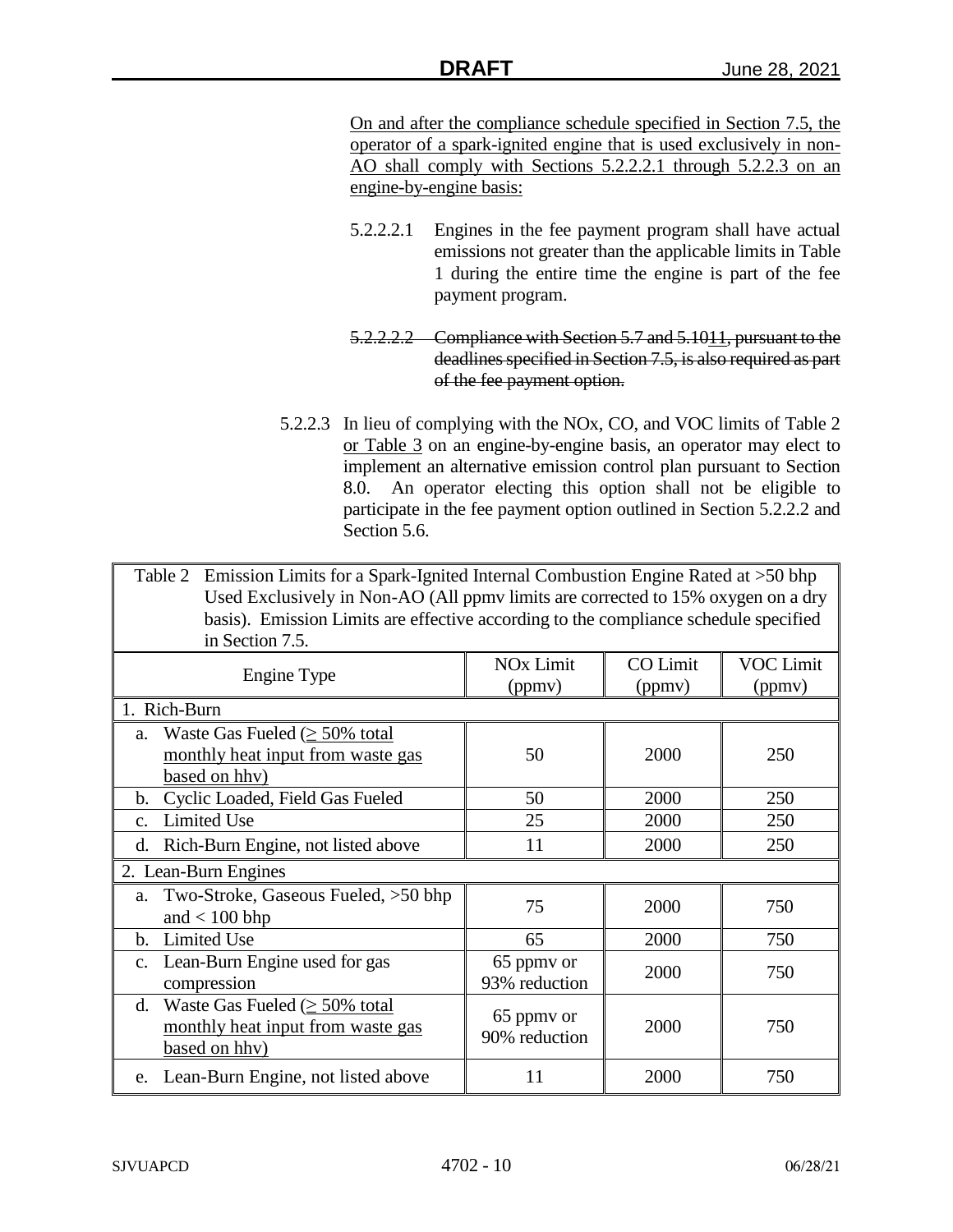| <u>Emission Limits for a Spark-Ignited Internal Combustion Engine Rated at <math>&gt;50</math> bhp</u><br>Table 3 |                                                                                  |             |           |  |  |  |
|-------------------------------------------------------------------------------------------------------------------|----------------------------------------------------------------------------------|-------------|-----------|--|--|--|
|                                                                                                                   | Used Exclusively in Non-AO (All ppmy limits are corrected to 15% oxygen on a dry |             |           |  |  |  |
| basis). Emission Limits are effective according to the compliance schedule specified                              |                                                                                  |             |           |  |  |  |
| in Section 7.5.                                                                                                   |                                                                                  |             |           |  |  |  |
|                                                                                                                   | <b>NO<sub>x</sub></b> Limit                                                      | CO Limit    | VOC Limit |  |  |  |
| <b>Engine Type</b>                                                                                                | (ppmv)                                                                           | (ppmv)      | (ppmv)    |  |  |  |
| Rich-Burn<br>$1_{\scriptscriptstyle\pm}$                                                                          |                                                                                  |             |           |  |  |  |
| Waste Gas Fueled $( \geq 50\%$ total<br>a.                                                                        |                                                                                  |             |           |  |  |  |
| monthly heat input from waste gas                                                                                 | 11                                                                               | 2000        | 90        |  |  |  |
| based on hhv)                                                                                                     |                                                                                  |             |           |  |  |  |
| Cyclic Loaded, Field Gas Fueled<br>2000<br>11<br>90<br>b.                                                         |                                                                                  |             |           |  |  |  |
| Limited Use<br>c.                                                                                                 | 11                                                                               | <u>2000</u> | 90        |  |  |  |
| Rich-Burn Engine, not listed above<br>d.                                                                          | 11                                                                               | 2000        | 90        |  |  |  |
| 2. Lean-Burn Engines                                                                                              |                                                                                  |             |           |  |  |  |
| Limited Use<br>a.                                                                                                 | 11                                                                               | 2000        | 90        |  |  |  |
| Lean-Burn Engine used for gas<br>h                                                                                |                                                                                  |             |           |  |  |  |
| compression                                                                                                       | 40                                                                               | 2000        | 90        |  |  |  |
| Waste Gas Fueled ( $\geq$ 50% total<br>$c_{\cdot}$                                                                |                                                                                  |             |           |  |  |  |
| monthly heat input from waste gas                                                                                 | 40                                                                               | 2000        | 90        |  |  |  |
| based on hhv)                                                                                                     |                                                                                  |             |           |  |  |  |
| Lean-Burn Engine, not listed above<br>d.                                                                          | <u> 11</u>                                                                       | 2000        | 90        |  |  |  |

- 5.2.3 Spark-Ignited Engines Used Exclusively in Agricultural Operations (AO)
	- 5.2.3.1 The operator of a spark-ignited internal combustion engine rated at >50 bhp that is used exclusively in AO shall not operate it in such a manner that results in emissions exceeding the limits in Table  $\frac{4}{3}$  for the appropriate engine type on an engine-by-engine basis.

On and after the compliance schedule specified in Section 7.5 Table 9, the operator of a spark-ignited internal combustion engine rated at >50 bhp that is used exclusively in AO shall comply with the emission limits specified in Table 5.

- 5.2.3.2 In lieu of complying with the NOx, CO, and VOC limits of Table 43 or 5 on an engine-by-engine basis, an operator may elect to implement an alternative emission control plan pursuant to Section 8.0.
- 5.2.3.3 An operator of an AO spark-ignited engine that is subject to the applicable requirements of Table 43 or 5 shall not replace such engine with an engine that emits more emissions of NOx, VOC, and CO, on a ppmv basis, (corrected to 15% oxygen on a dry basis) than the engine being replaced.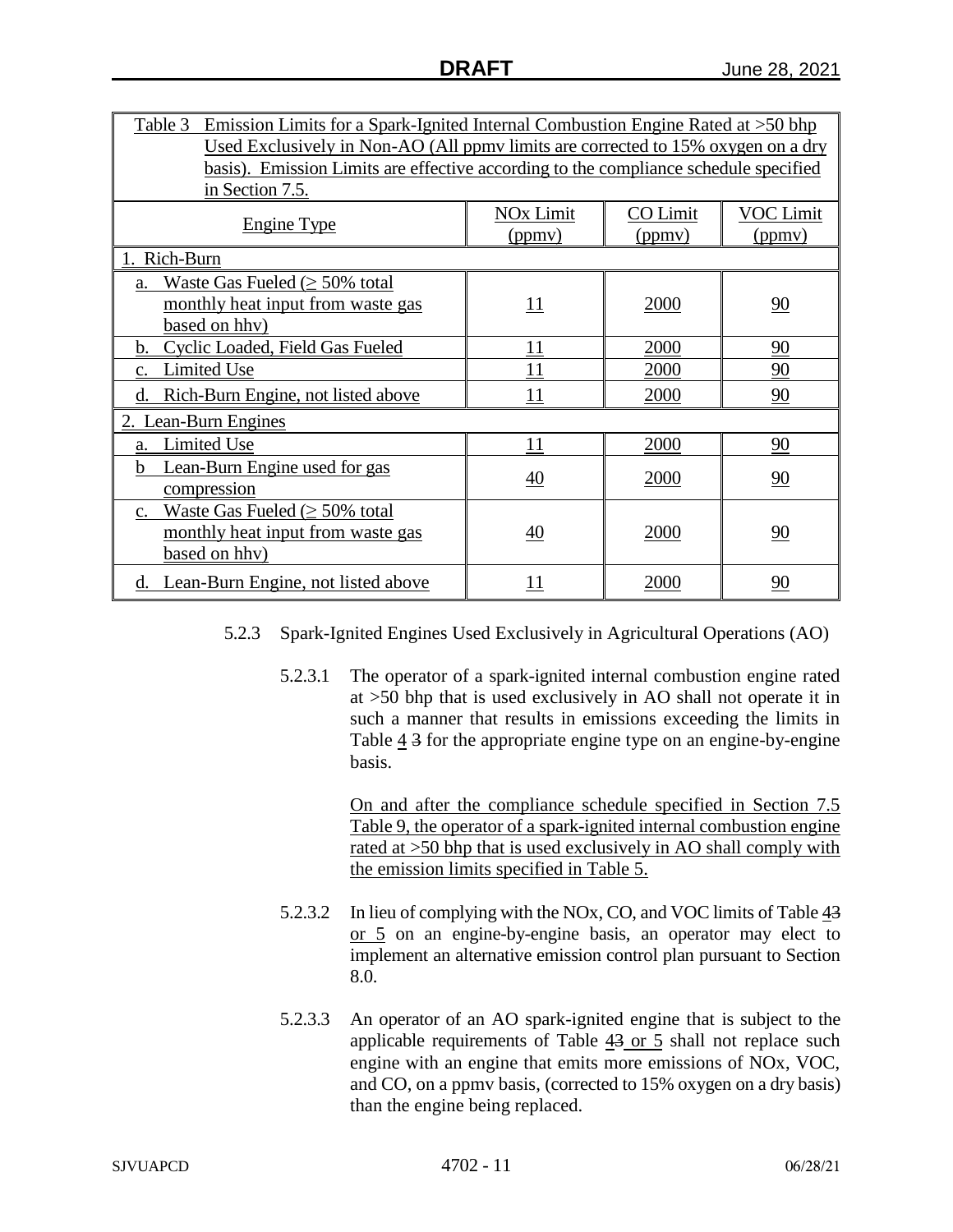| Table 43 Emission Limits/Standards and Compliance Schedule for a Spark-Ignited Internal |                                                                                 |  |  |  |  |
|-----------------------------------------------------------------------------------------|---------------------------------------------------------------------------------|--|--|--|--|
|                                                                                         | Combustion Engine >50 bhp Used Exclusively in AO (All ppmv limits are corrected |  |  |  |  |
| to 15% oxygen on a dry basis).                                                          |                                                                                 |  |  |  |  |
| Engine Type                                                                             | <b>VOC Limit</b><br>CO Limit<br><b>NO<sub>x</sub></b> Limit                     |  |  |  |  |
| 1. Rich-Burn                                                                            | 90 ppmy or 80% reduction<br>$2000$ ppm $v$<br>$250$ ppmy                        |  |  |  |  |
| 2. Lean-Burn                                                                            | 150 ppmy or 70% reduction<br>$2000$ ppm $v$<br>$750$ ppm $v$                    |  |  |  |  |
| 3. Certified and installed on or<br>before June $16, 2005$                              | Meet a Certified Spark-Ignited Engine Standard of<br>$HC + NOx < 0.6$ g/bhp-hr  |  |  |  |  |

| Table 5 Emission Limits/Standards for a Spark-Ignited Internal Combustion Engine > 50<br>bhp Used Exclusively in AO (All ppmy limits are corrected to 15% oxygen on a dry |                |         |  |  |  |
|---------------------------------------------------------------------------------------------------------------------------------------------------------------------------|----------------|---------|--|--|--|
| basis).                                                                                                                                                                   |                |         |  |  |  |
| Engine Type<br>CO Limit<br>VOC Limit<br>NO <sub>x</sub> Limit                                                                                                             |                |         |  |  |  |
| . Rich-Burn                                                                                                                                                               | $2000$ ppm $v$ | 90 ppmy |  |  |  |
| $0.6$ g/bhp-hr or 43 ppmy<br>$2000$ ppm $v$<br>2. Lean-Burn<br>ppmy                                                                                                       |                |         |  |  |  |

5.2.4 Certified Compression-Ignited Engines (AO and non-AO)

The operator of a certified compression-ignited engine rated >50 bhp shall comply with the following requirements:

- 5.2.4.1 Repower, replace, or control the engine's emissions to comply with the applicable limits/standards in Table 46 on an engine-byengine basis by the compliance dates as specified in Table 46.
- 5.2.4.2 The annual hours of operation shall be determined on a calendar year basis.
- 5.2.4.3 In lieu of complying with the NO<sub>x</sub>, CO, and VOC limits emission standards of Table 46 on an engine-by-engine basis, an operator may elect to implement an alternative emission control plan pursuant to Section 8.0.
- 5.2.4.4 An operator of an AO compression-ignited engine that is subject to the applicable requirements of Table  $46$  shall not replace such engine with an engine that emits more emissions of NOx, VOC, and CO, on a ppmv basis, (corrected to 15% oxygen on a dry basis) than the engine being replaced.
- 5.2.4.5 Non-AO Compression-ignited engines shall be operated in such a manner to comply with the SOx control requirements of Section 5.7, and the SOx monitoring requirements of Section 5.1011, per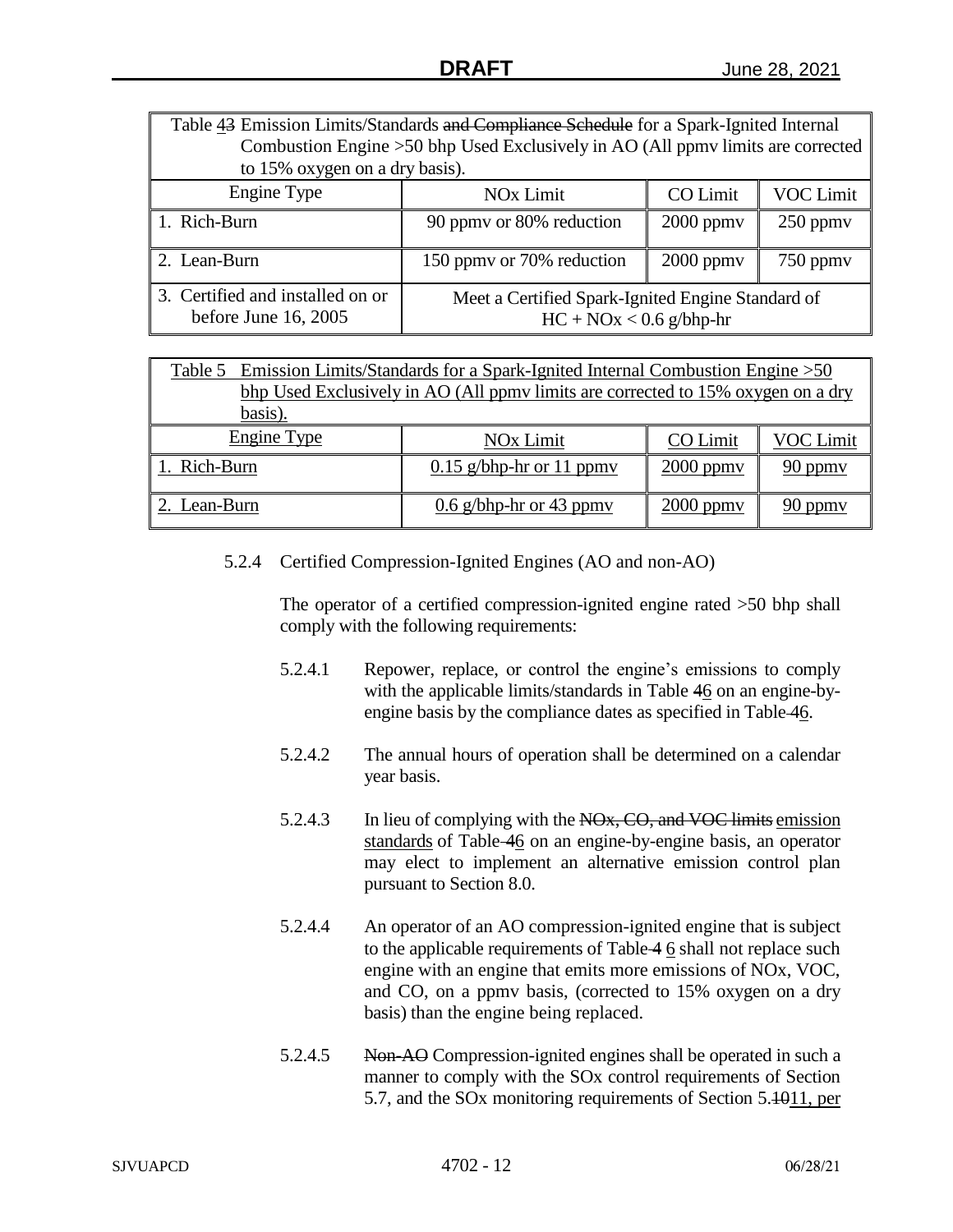the compliance dates in Table 6 below for the applicable engine type.

| Table 64 Emission Standards and Compliance Schedule for Compression-Ignited Internal<br><b>Combustion Engine</b> |                                                                                               |                                                                                     |  |  |
|------------------------------------------------------------------------------------------------------------------|-----------------------------------------------------------------------------------------------|-------------------------------------------------------------------------------------|--|--|
| Engine Type                                                                                                      | Emission<br>Standard                                                                          | <b>Compliance Date</b>                                                              |  |  |
| 1. Non-Certified Compression-Ignited Engine Installed on or before January 1, 2015                               |                                                                                               |                                                                                     |  |  |
| Greater than 50 bhp but not<br>a.<br>more than 500 bhp                                                           | EPA Tier 3<br>or Tier 4                                                                       | 1/1/2010                                                                            |  |  |
| b. Greater than 500 bhp but not<br>more than 750 bhp and less<br>than 1000 annual operating<br>hours             | EPA Tier 3                                                                                    | 1/1/2010                                                                            |  |  |
| c. Greater than 750 bhp and<br>less than 1000 annual<br>operating hours                                          | EPA Tier 4                                                                                    | 7/1/2011                                                                            |  |  |
| d. Greater than 500 bhp and<br>greater than or equal to 1000<br>annual operating hours                           | 80 ppmy NO <sub>x</sub> ,<br>2,000 ppmy CO,<br>750 ppmy VOC                                   | $1/1/2008$ , if owner has an<br>agreement to electrify, comply<br>by 1/1/2010       |  |  |
| 2. Certified Compression-Ignited Engine                                                                          |                                                                                               |                                                                                     |  |  |
| EPA Certified Tier 1 or Tier<br>a.<br>2 Engine                                                                   | EPA Tier 4                                                                                    | $1/1/2015$ or 12 years after<br>installation date, but not later<br>than $6/1/2018$ |  |  |
| b. EPA Certified Tier 3 or Tier<br>4 Engine                                                                      | Meet Certified<br>Compression-Ignited<br>Engine Standard in effect at<br>time of installation | At time of installation                                                             |  |  |

5.2.5 Non-Certified Compression-Ignited Engines (AO and Non-AO)

The operator of a non-certified compression-ignited engine, in place on or before June 1, 2006, shall comply with the Emission Standard and Compliance Date in Table-46 based on the non-certified compressionignited engine that was in place on June 1, 2006, unless the operator meets one of the following conditions:

5.2.5.1 Replace the non-certified compression-ignited engine with a nonmodified Tier 3 or a non-modified Tier 4 engine after June 1, 2006;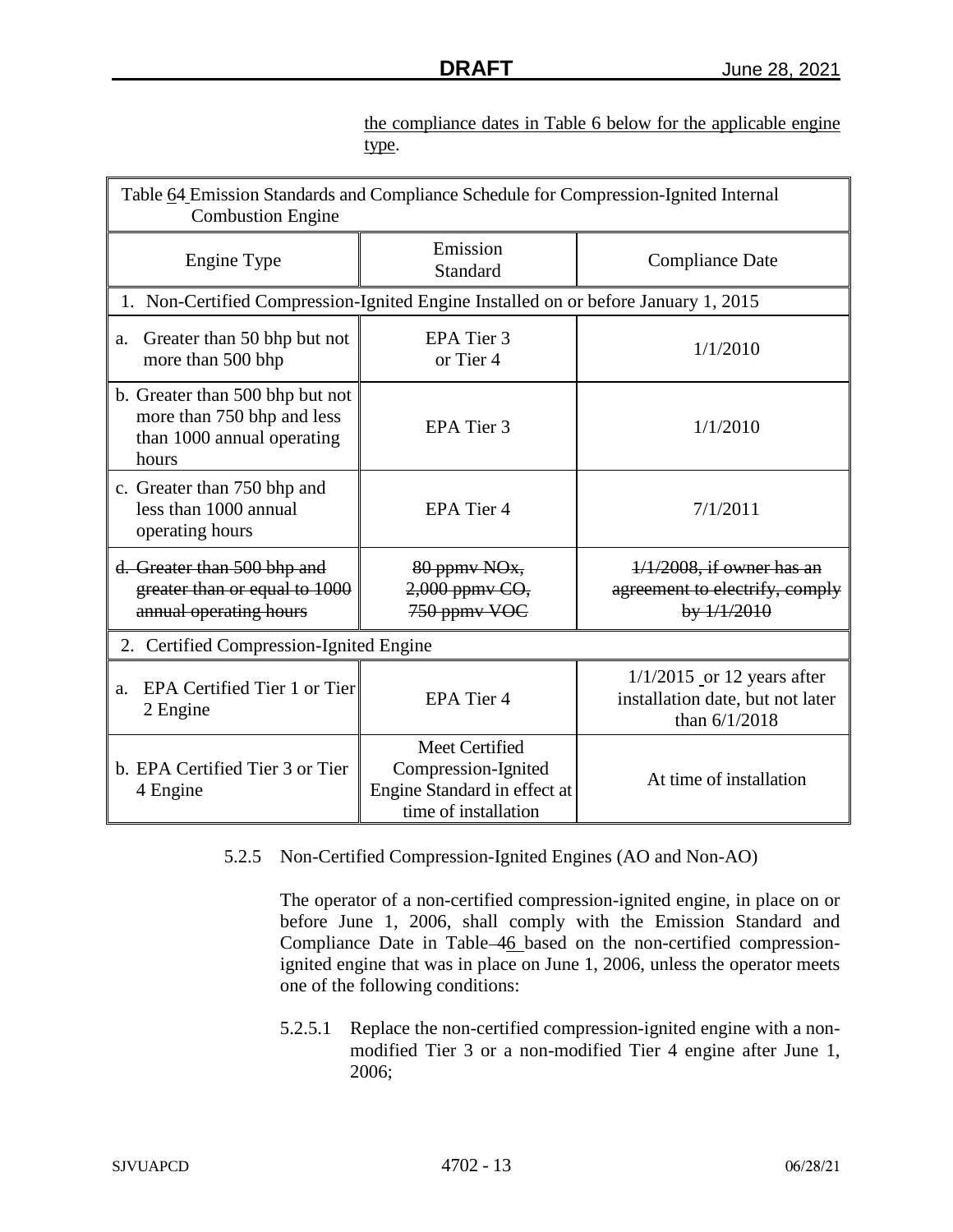- 5.3 All continuous emission monitoring systems (CEMS) emissions measurements shall be averaged over a period of 15 consecutive minutes. Any 15-consecutive-minute block average CEMS measurement exceeding the applicable emission limits of this rule shall constitute a violation of this rule.
- 5.4 Percent emission reductions, if used to comply with the NOx emission limits of Section 5.2, shall be calculated as follows:
	- 5.4.1 For engines with external control devices that are not operated in combination with a second emission control device or technique, percent reduction shall be calculated using emission samples taken at the inlet and outlet of the control device.
	- 5.4.2 For engines without external control devices and for engines with an external control device in combination with a second emission control device or technique, percent reduction shall be based on source test results for the uncontrolled engine and the engine after the control device or technique has been employed. In this situation, the engine's typical operating parameters, loading, and duty cycle shall be documented and repeated at each successive post-control source test to ensure that the engine is meeting the percent reduction limit. When representative source sampling prior to the application of an emissions control technology or technique is not available, the APCO may approve the use of a manufacturer's uncontrolled emissions information or source sampling from a similar, uncontrolled engine.
- 5.5 The operator of an internal combustion engine that uses percent emission reduction to comply with the NOx emission limits of Section 5.2 shall provide an accessible inlet and outlet on the external control device or the engine as appropriate for taking emission samples and as approved by the APCO.
- 5.6 Payment of an Annual Fee In Lieu of Complying with a NOx Emission Limit

The operator of a non-AO spark-ignited engine who elects to comply under Section 5.2.2.2 shall comply with the requirements of Sections 5.6 by the schedule specified in Section 7.6 and all other applicable provisions of this rule.

The emissions fee compliance option provided under Section 5.2.2.2 shall sunset after December 31, 2023, where after an operator must comply with the NOx emissions limit requirements in Table 3, per the compliance schedule included in Section 7.5. The final emissions fee payment shall be due to the District no later than June 30, or by the next District working day after June 30, 2024.

5.6.1 An operator shall pay a total annual fee to the District based on the total NOx emissions from those engines that will be subject to Section 5.2.2.2. The annual fee shall be calculated in the following manner: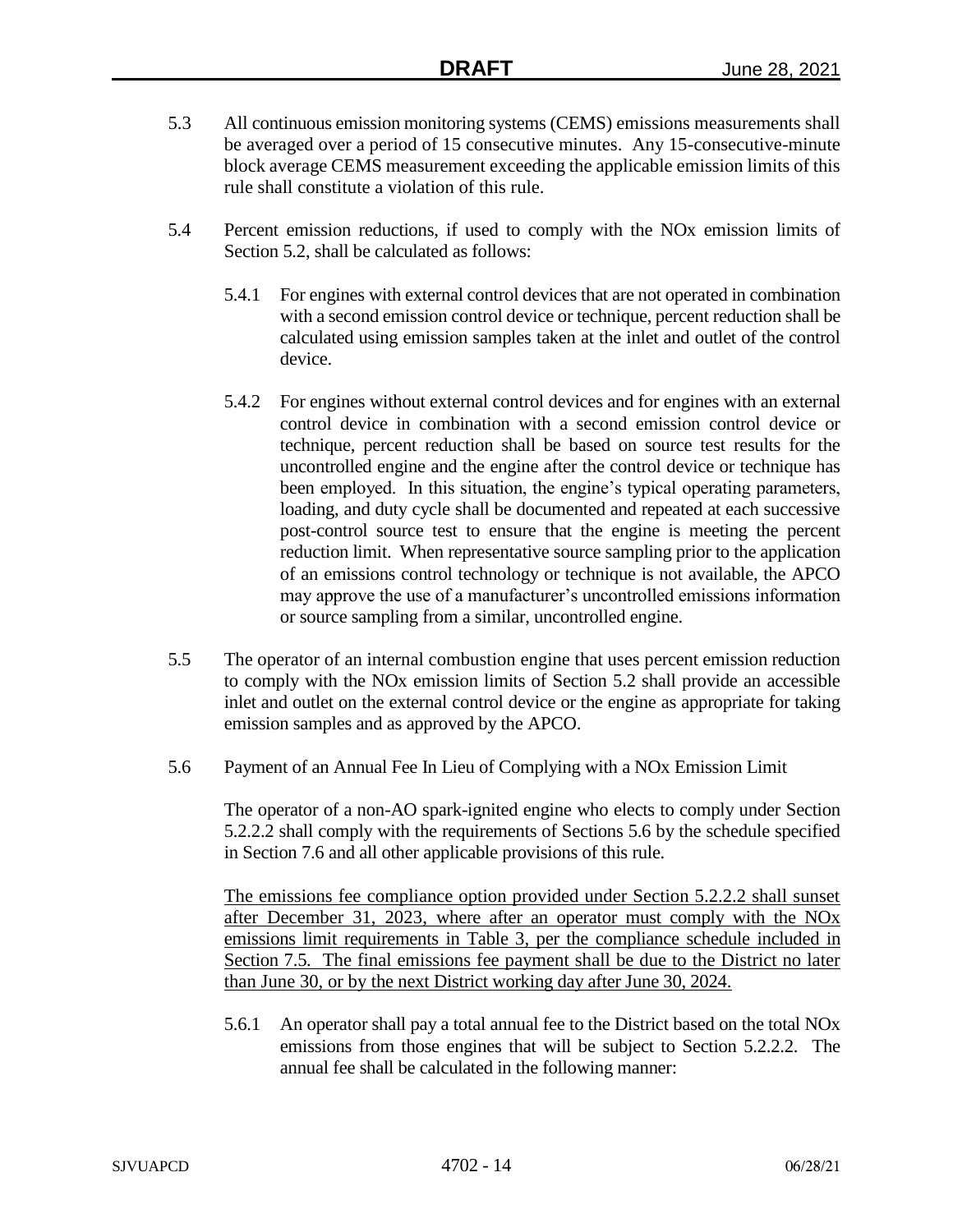- 5.6.1.1 The operator shall calculate the total emissions for all engines operating at a stationary source that will comply with Section 5.2.2.2. The total NOx emissions shall be calculated in accordance with Section 5.6.1.3.
- 5.6.1.2 The total annual fee shall be calculated in accordance with Section 5.6.1.4. These calculations include only the units that have been identified to comply with Section 5.2.2.2.

### 5.6.1.3 Total Emissions (TE) Calculation

| $E_{(engine)}$ |     | $= A x B x C x D x 2.147 x 10^{-16}$                                                           |
|----------------|-----|------------------------------------------------------------------------------------------------|
| Where:         |     |                                                                                                |
| $E_{(engine)}$ | $=$ | Annual NO <sub>x</sub> emissions for each unit, in<br>tons/year.                               |
| A              |     | NO <sub>x</sub> emission limit for the Permit-to-Operate, in<br>ppmvd corrected to 15% oxygen. |
| B              | $=$ | Annual fuel use (ft3/year)                                                                     |
| $\subset$      | $=$ | Fuel higher heating value (Btu/ft3) for natural<br>gas use 1,000 Btu/ft3                       |
| D              | $=$ | Fuel F-Factor at 60°F (Ddscf/MMBtu) for<br>natural gas use 8,579 Ddscf/MMBtu                   |
| TE             |     | $=$ $\sum$ E(engine)                                                                           |
| Where:         |     |                                                                                                |
|                |     | $\sum E(\text{engine}) =$ Sum of all NOx emissions from all units in the                       |

#### 5.6.1.4 Total Annual Fee Calculation

| <b>Total Annual</b><br>Fee | $=$ (TE x FR) + Administrative Fee                                             |
|----------------------------|--------------------------------------------------------------------------------|
| Where:                     |                                                                                |
| <b>TE</b>                  | $=$ Total Emissions, in tons per year, as calculated<br>in Section $5.6.1.3$ . |

annual fee program, in tons per year.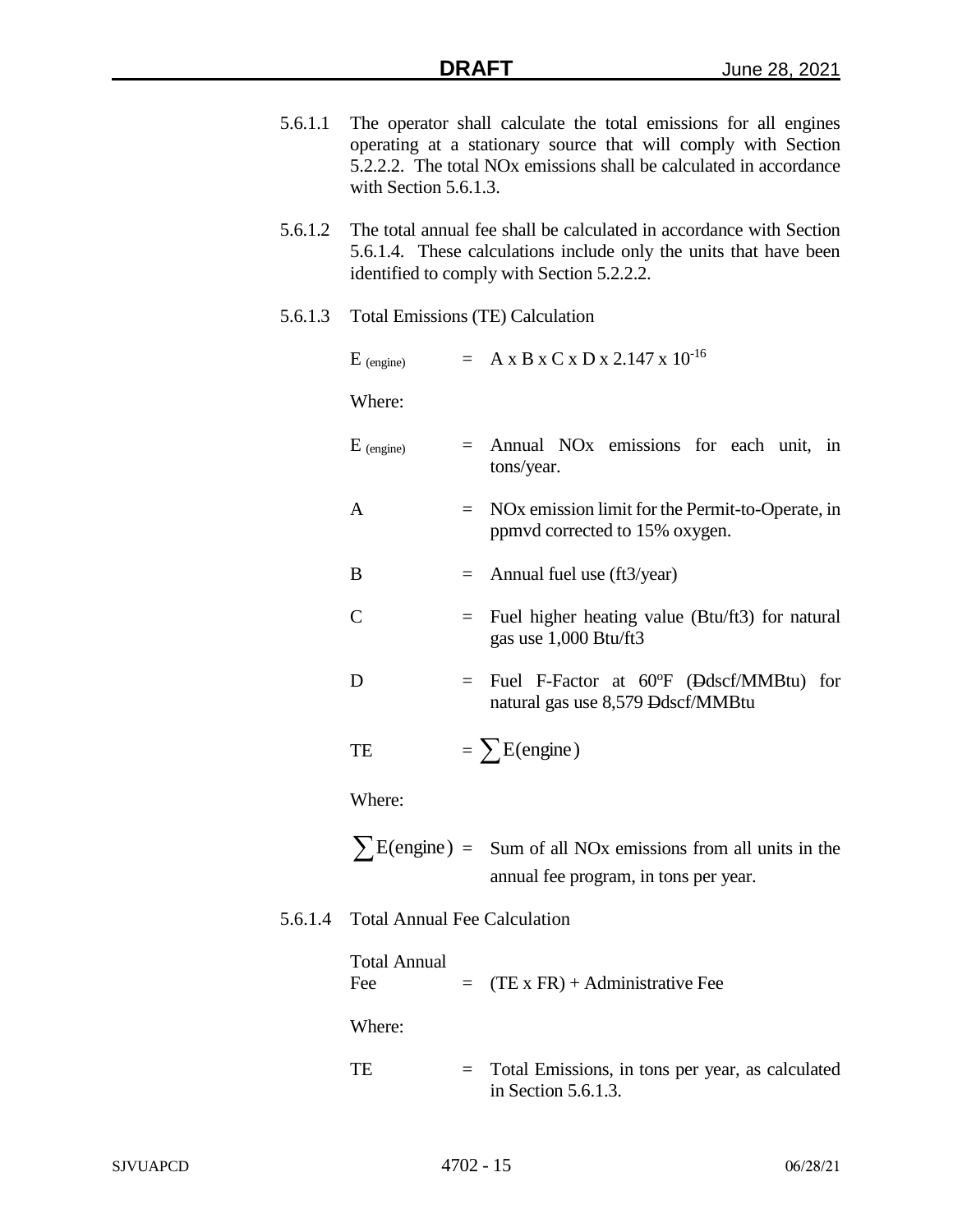$FR$  (Fee Rate) = the cost of NOx reductions, in dollars per ton, as established by District Rule 9510. Under no circumstances shall the cost per ton of NOx reductions exceed the cost effectiveness threshold for the Carl Moyer Cost Effectiveness, as established by the applicable state law.

Administrative Fee  $= 4\% \times (TE \times FR)$ 

5.7 Sulfur Oxides (SOx) Emission Control Requirements

On and after the compliance schedules specified in Section -7.0, operators of non-AO spark-ignited engines and non-AO-compression-ignited engines shall comply with one of the following requirements:

- 5.7.1 Operate the engine exclusively on PUC-quality natural gas, commercial propane, butane, or liquefied petroleum gas, or a combination of such gases; or
- 5.7.2 Limit gaseous fuel sulfur content to no more than five (5) grains of total sulfur per one hundred (100) standard cubic feet; or
- 5.7.3 Use California Reformulated Gasoline for gasoline-fired spark-ignited engines; or
- 5.7.4 Use California Reformulated Diesel for compression-ignited engines; or
- 5.7.5 Operate the engine on liquid fuel that contains no more than 15 ppm sulfur, as determined by the test method specified in Section 6.4.6; or
- 5.7.6 Install and properly operate an emission control system that reduces  $SO<sub>2</sub>$ emissions by at least 95% by weight as determined by the test method specified in Section 6.4.6.
- 5.7.7 For AO IC engines fueled with digester gas installed before 12/31/2021, limit fuel sulfur content to no more than 250 ppmv. For AO IC engines fueled with digester gas installed on or after 12/31/2021, units must comply with Section 5.7.2 or 5.7.6, above.
- 5.8 Particulate Matter (PM) Emission Control Requirements

On and after the compliance schedule specified in Section 5.2.4 and 7.0, operators of engines subject to this rule shall limit emissions of particulate matter through compliance with the following requirements: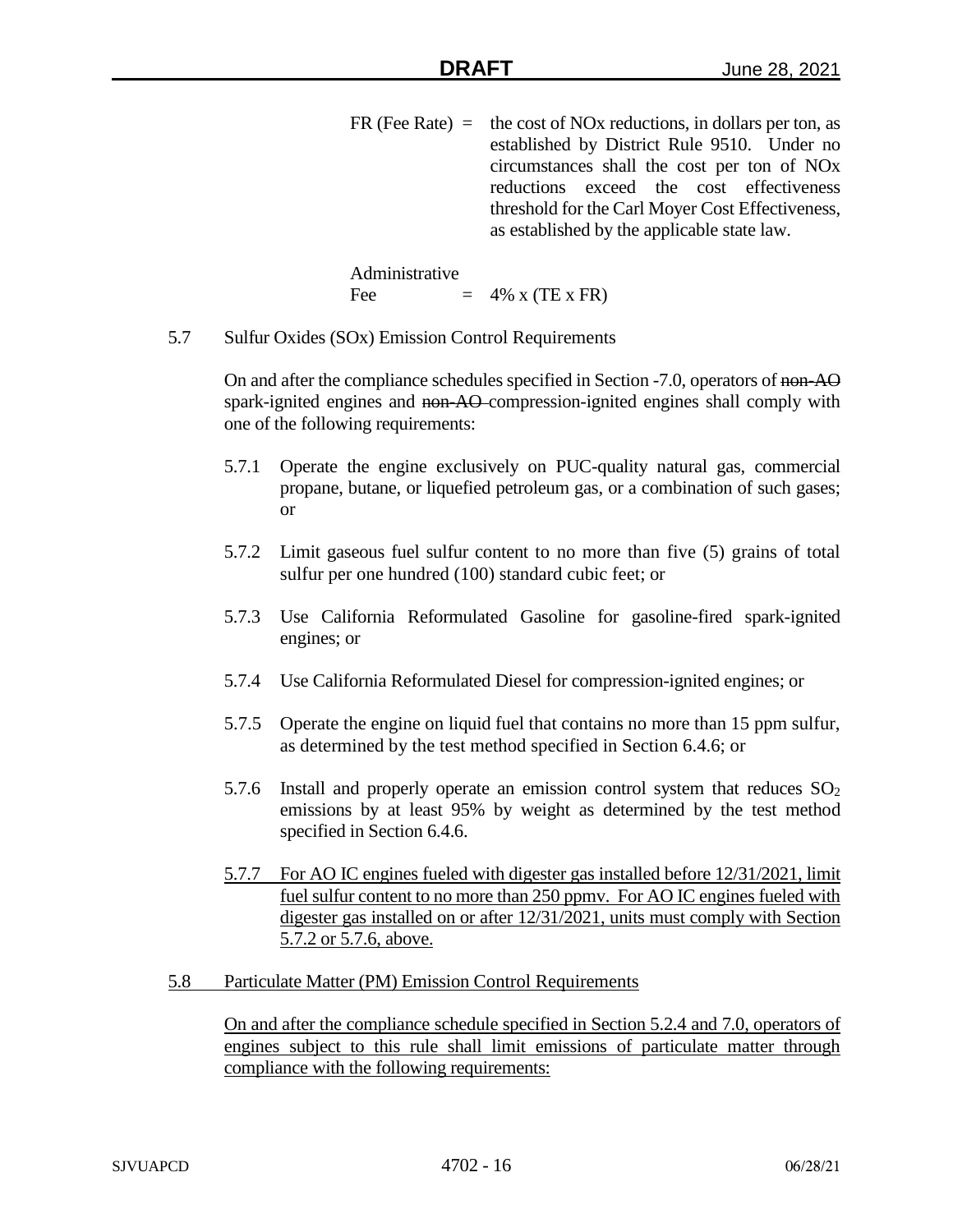- 5.8.1 Spark-ignited engines shall comply with the requirements of Section 5.7.
- 5.8.2 Compression-ignited engines shall comply with the applicable CARB/EPA Tier certification standard at the time of installation per Table 6.
- 5.8-9 Monitoring Requirements: Non-AO Spark-Ignited Engines and Engines in an AECP (Section 8.0)

The operator of a non-AO spark-ignited engine subject to the requirements of Section 5.2 or any engine subject to the requirements of Section 8.0 shall comply with the following requirements:

- 5.89.1 For each engine with a rated brake horsepower of 1,000 bhp or greater and which is allowed by Permit-to-Operate or Permit-Exempt Equipment Registration condition to operate more than 2,000 hours per calendar year, or with an external emission control device, either install, operate, and maintain continuous monitoring equipment for NOx, CO, and oxygen, as identified in Rule 1080 (Stack Monitoring), or install, operate, and maintain APCOapproved alternate monitoring. The monitoring system may be a continuous emissions monitoring system (CEMS), a parametric emissions monitoring system (PEMS), or an alternative monitoring system approved by the APCO. APCO-approved alternate monitoring shall consist of one or more of the following:
	- 5.89.1.1 Periodic NOx and CO emission concentrations,
	- 5.89.1.2 Engine exhaust oxygen concentration,
	- 5.89.1.3 Air-to-fuel ratio,
	- 5.89.1.4 Flow rate of reducing agents added to engine exhaust,
	- 5.89.1.5 Catalyst inlet and exhaust temperature,
	- 5.89.1.6 Catalyst inlet and exhaust oxygen concentration, or
	- 5.89.1.7 Other operational characteristics.
- 5.89.2 For each engine not subject to Section 5.89.1, monitor operational characteristics recommended by the engine manufacturer or emission control system supplier, and approved by the APCO.
- 5.89.3 For each engine with an alternative monitoring system, submit to, and receive approval from the APCO, adequate verification of the alternative monitoring system's acceptability. This would include data demonstrating the system's accuracy under typical operating conditions for the specific application and any other information or data deemed necessary in assessing the acceptability of the alternative monitoring system.
- 5.89.4 For each engine with an APCO approved CEMS, operate the CEMS in compliance with the requirements of 40 Code of Federal Regulations (CFR) Part 51, 40 CFR Parts 60.7 and 60.13 (except subsection h), 40 CFR Appendix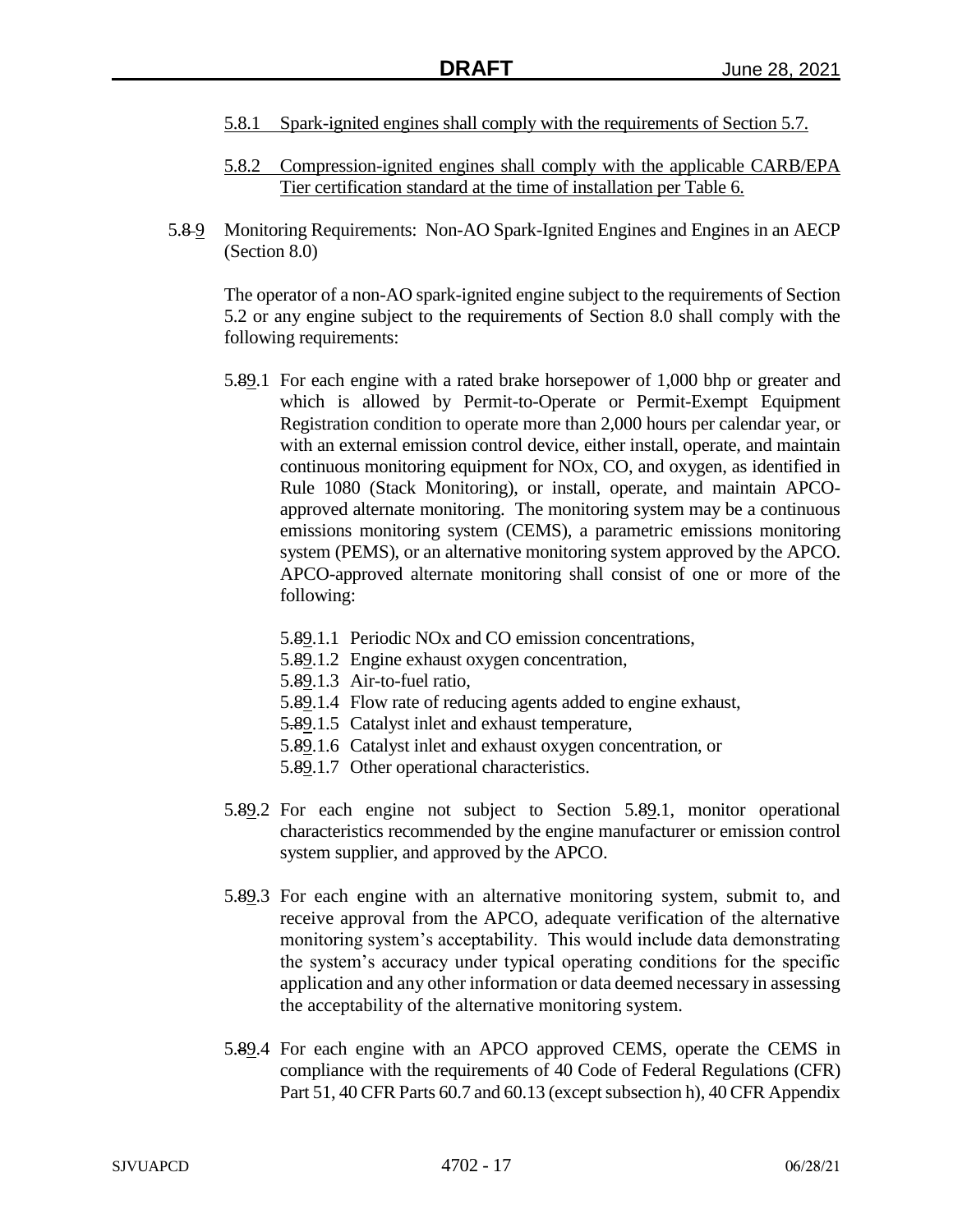B (Performance Specifications), 40 CFR Appendix F (Quality Assurance Procedures), and applicable provisions of Rule 1080 (Stack Monitoring).

- 5.89.5 For each engine, have the data gathering and retrieval capabilities of an installed monitoring system described in Section 5.89 approved by the APCO.
- 5.89.6 For each engine, install and operate a functional nonresettable elapsed time meter.
	- 5.89.6.1 In lieu of installing a nonresettable elapsed time meter, the operator may use an alternative device, method, or technique, in determining operating time provided that the alternative is approved by the APCO and EPA and is allowed by a Permit-to-Operate or Permit-Exempt Equipment Registration condition.
	- 5.89.6.2 The operator shall properly maintain and operate the nonresettable elapsed time meter or alternative device in accordance with the manufacturer's instructions.
- 5.89.7 For each engine, implement the Inspection and Monitoring (I&M) plan, if any, submitted to and approved by the APCO pursuant to Section 6.5.
- 5.89.8 For each engine, collect data through the I&M plan in a form approved by the APCO.
- 5.89.9 For each engine, use a portable NO<sub>x</sub> analyzer to take NO<sub>x</sub> and CO emission readings and oxygen concentration readings to verify compliance with the emission requirements of Section 5.2 or Section 8.0 during each calendar quarter in which a source test is not performed and the engine is operated.
	- 5.89.9.1 If an engine is operated less than 120 calendar days per calendar year, take one NOx and CO emission reading and oxygen concentration reading during the calendar year in which a source test is not performed and the engine is operated.
	- 5.89.9.2All emission readings shall be taken with the engine operating either at conditions representative of normal operations or conditions specified in the Permit-to-Operate or Permit-Exempt Equipment Registration.
	- 5.89.9.3The analyzer shall be calibrated, maintained, and operated in accordance with the manufacturer's specifications and recommendations or a protocol approved by the APCO.
	- 5.89.9.4All NOx and CO emissions readings shall be reported to the APCO in a manner approved by the APCO.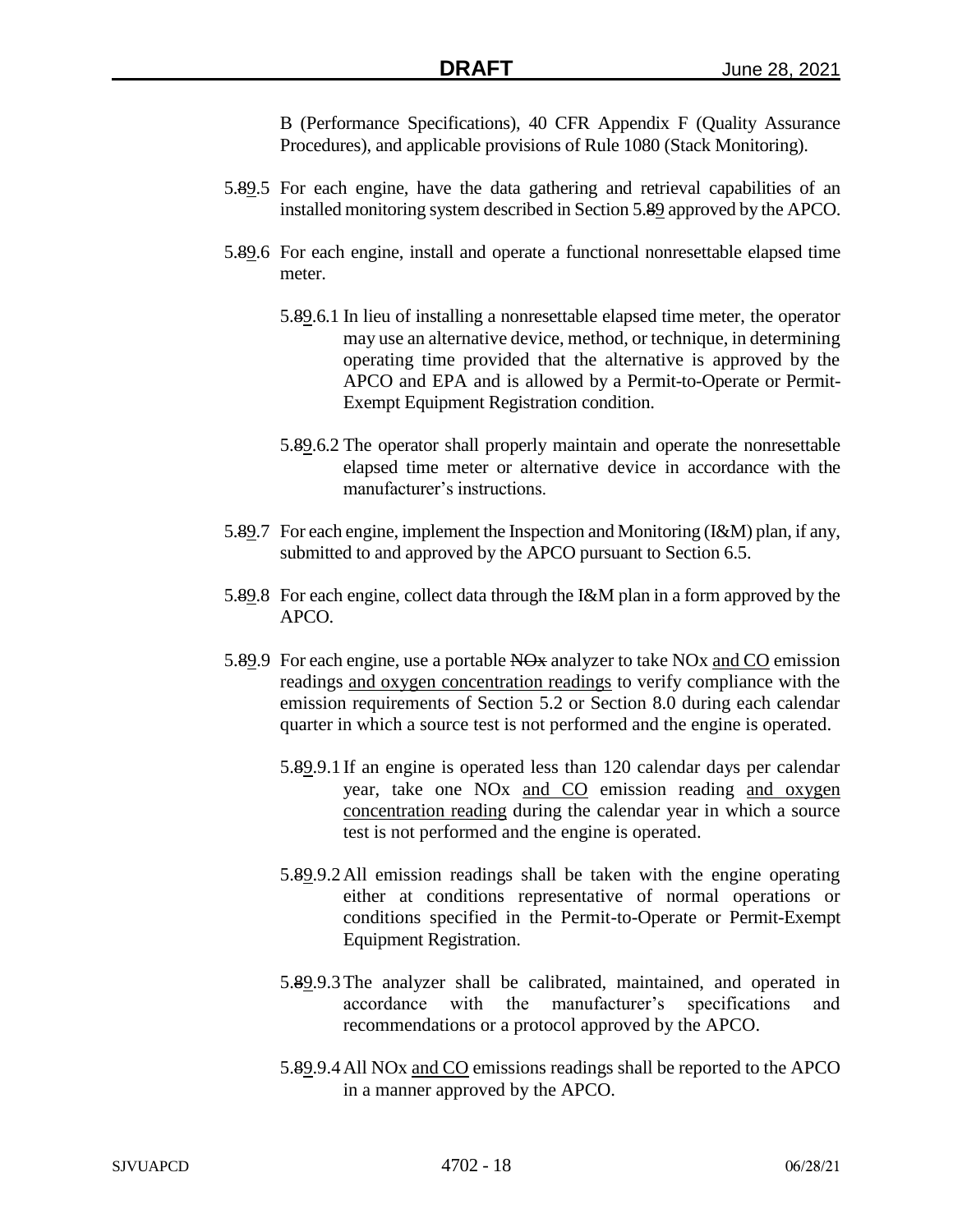- 5.89.9.5NOx and CO emission readings taken pursuant to this section shall be averaged over a 15 consecutive-minute period by either taking a cumulative 15 consecutive-minute sample reading or by taking at least five (5) readings evenly spaced out over the 15 consecutiveminute period.
- 5.89.10 The APCO shall not approve an alternative monitoring system unless it is documented that continued operation within ranges of specified emissionsrelated performance indicators or operational characteristics provides a reasonable assurance of compliance with applicable emission limits. The operator shall source test over the proposed range of surrogate operating parameters to demonstrate compliance with the applicable emission standards.
- 5.89.11 For each engine subject to Section 8.0, install and operate a functional nonresettable fuel meter.
	- 5.89.11.1In lieu of installing a nonresettable fuel meter, the operator may use an alternative device, method, or technique in determining daily fuel consumption provided that the alternative is approved by the APCO and EPA.
	- 5.89.11.2The operator shall properly maintain, operate, and calibrate the required fuel meter in accordance with the manufacturer's instructions.
- 5.910 Monitoring Requirements: All Other Engines
	- 5.910.1The operator of any of the following engines shall comply with the requirements specified in Section 5.910.2 through Section 5.910.5 below:
		- 5.910.1.1An AO spark-ignited engine subject to the requirements of Section 5.2;
		- 5.910.1.2A compression-ignited engine subject to the requirements of Section 5.2; or
		- 5.910.1.3An engine subject to Section 4.2.
	- 5.910.2Properly operate and maintain each engine as recommended by the engine manufacturer or emission control system supplier.
	- 5.910.3Monitor the operational characteristics of each engine as recommended by the engine manufacturer or emission control system supplier.
	- 5.910.4Install and operate a functional nonresettable elapsed time meter.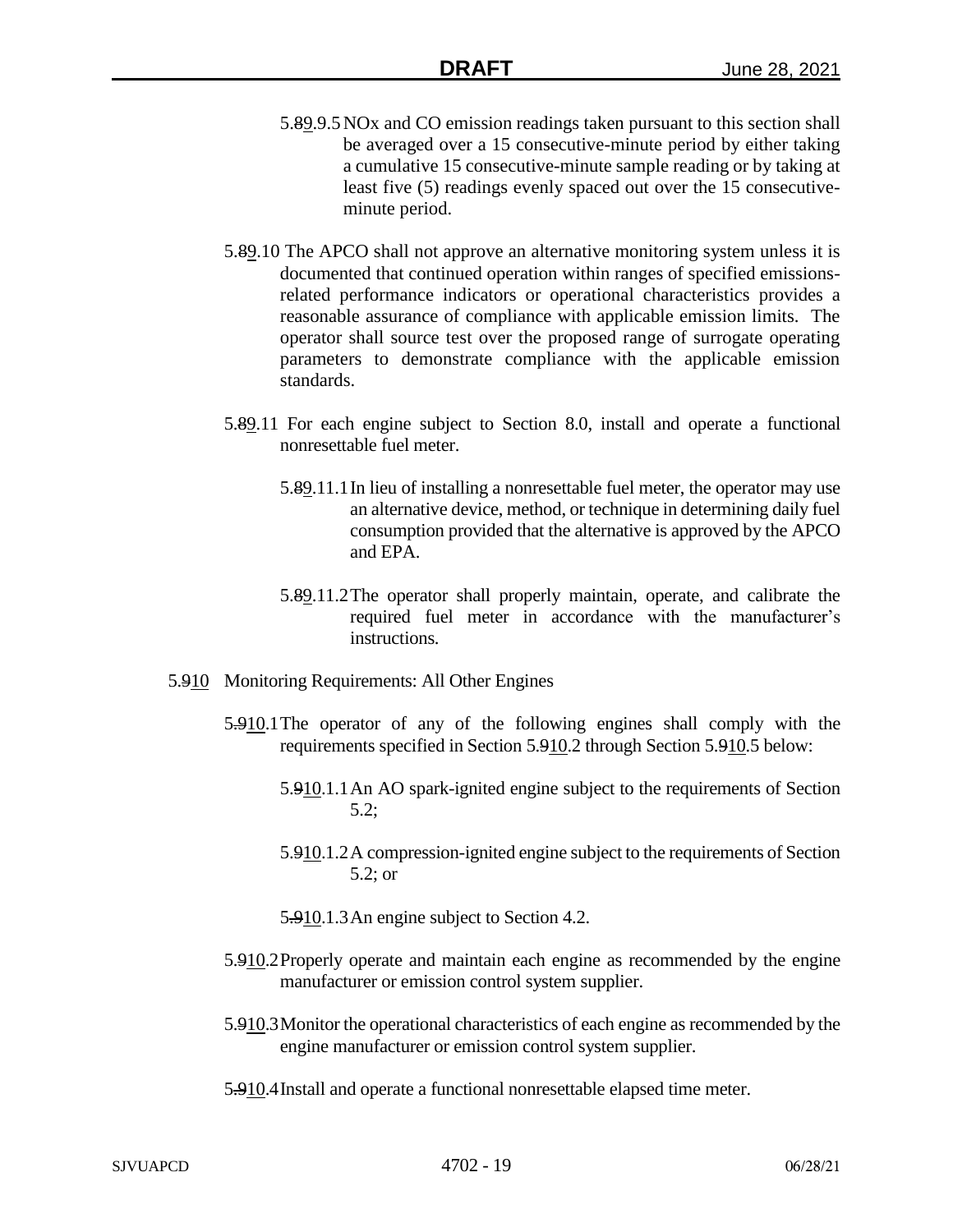- 5.910.4.1In lieu of installing a nonresettable elapsed time meter, the operator may use an alternative device, method, or technique, in determining operating time provided that the alternative is approved by the APCO and EPA and is allowed by a Permit-to-Operate or Permit-Exempt Equipment Registration condition.
- 5.910.4.2The operator shall properly maintain and operate the nonresettable elapsed time meter or alternative device in accordance with the manufacturer's instructions.
- 5.910.5 The operator of an AO spark-ignited engine that has been retro-fitted with a NOx exhaust control that has not been certified in accordance with Section 9.0 Exhaust Control System Certification Requirements, or a compressionignited engine that has been retro-fitted with a NOx exhaust control shall comply with the following:

All AO spark-ignited engines and compression-ignited engines that have been retro-fitted with a NOx exhaust control, except certified spark-ignited engines, engines certified per Section 9.0, and certified compression-ignited engines, shall comply with Sections 5.10.5.1 through 5.10.5.7.

- 5.910.5.1 Use a portable NO<sub>x</sub> analyzer to take NO<sub>x</sub> and CO emission readings and oxygen concentration readings to demonstrate compliance with the emission requirements of Section 5.2.
- 5.9.5.2 The operator of a compression-ignited engine that is subject to the limits/standards of Section 5.2 Table 4 Category 1.d shall use a portable NOx analyzer to take NOx emission readings at least once every six (6) months that the engine is operated.
- 5.910.5.32 The operator of any other engine that has been retro-fitted with a NOx exhaust control shall use a portable NOx analyzer to take NO<sub>x</sub> and C<sub>O</sub> emission readings and oxygen concentration readings at least once every 24 months that the engine is operated.
- 5.910.5.43 All emission readings shall be taken with the engine operating either at conditions representative of normal operations or conditions specified in the Permit-to-Operate or Permit-Exempt Equipment Registration.
- 5.910.5.54 The portable NO<sub>x</sub> analyzer shall be calibrated, maintained, and operated in accordance with the manufacturer's specifications and recommendations or a protocol approved by the APCO.
- 5.910.5.65 All NOx and CO emissions readings shall be reported to the APCO in a manner approved by the APCO.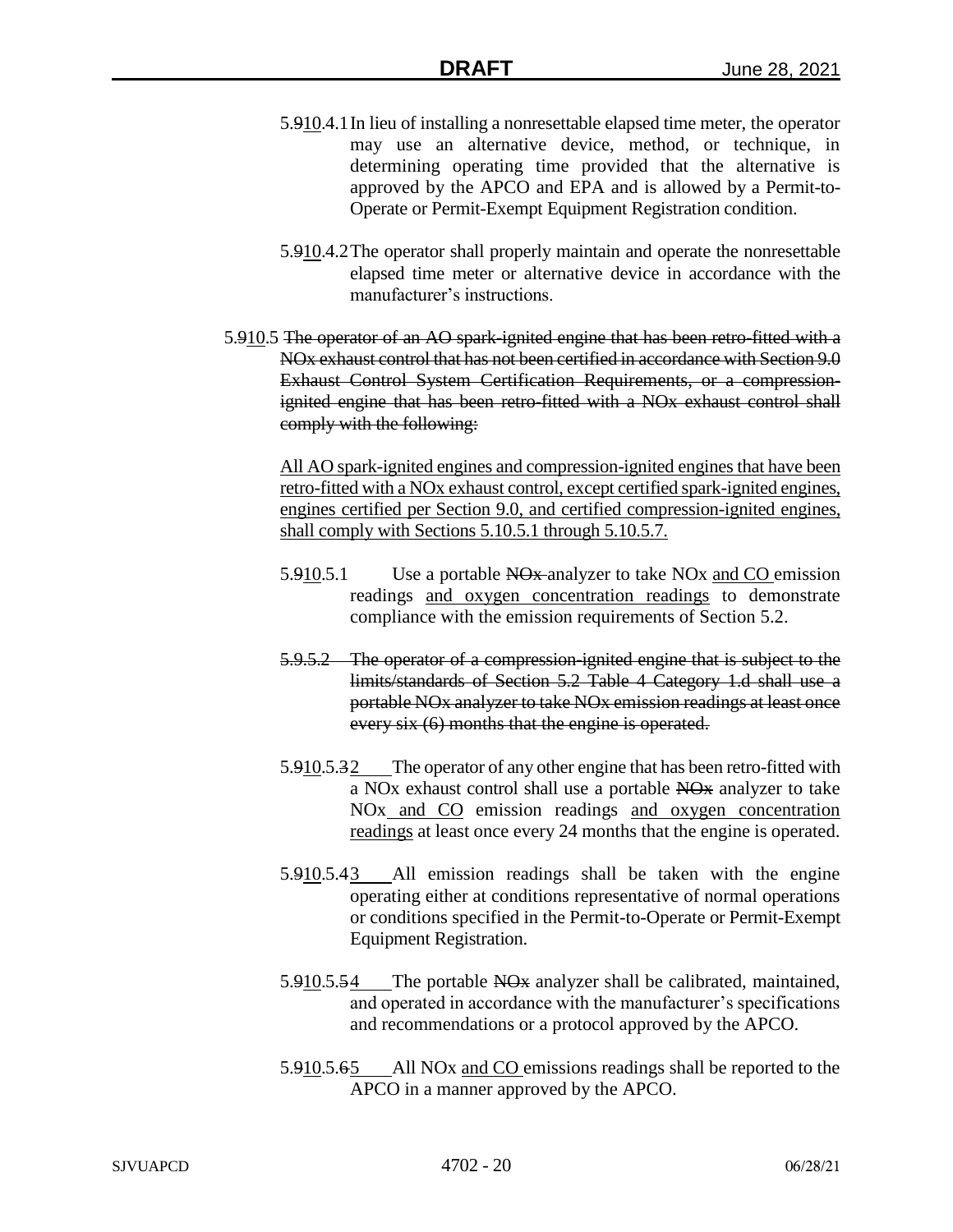- 5.910.5.76 NOx and CO emission readings taken pursuant to this section shall be averaged over a 15 consecutive-minute period by either taking a cumulative 15 consecutive-minute sample reading or by taking at least five (5) readings evenly spaced out over the 15 consecutive-minute period.
- 5.1011 SOx Emissions Monitoring Requirements

On and after the compliance schedules specified in Section 7.0, an operator of an non-AO engine shall comply with the following requirements:

- 5.4011.1An operator of an engine complying with Sections 5.7.2,  $\theta$  = 5.7.5, or Section 5.7.7 shall perform an annual fuel sulfur fuel analysis in accordance with the test methods in Section 6.4. The operator shall keep the records of the fuel analysis and shall provide it to the District upon request,
- 5.1011.2An operator of an engine complying with Section 5.7.6 by installing and operating a control device with at least 95% by weight SOx reduction efficiency shall submit for approval by the APCO the proposed key system operating parameters and frequency of the monitoring and recording not later than July 1, 2013, and
- 5.1011.3An operator of an engine complying with Section 5.7.6 shall perform an annual source test unless a more frequent sampling and reporting period is included in the Permit-to-Operate. Source tests shall be performed in accordance with the test methods in Section 6.4.
- 5.142 Permit-Exempt Equipment Registration Requirements

The operator of an engine used exclusively in agricultural operations shall register such engine pursuant to Rule 2250 (Permit-Exempt Equipment Registration), except for an engine that meets any one of the following conditions:

- 5.112.1 The engine is required to have a Permit-to-Operate pursuant to California Health and Safety Code Section 42301.16; or
- 5.112.2 The engine is not required to comply with Section 5.2 of this rule.
- 6.0 Administrative Requirements
	- 6.1 Emission Control Plan

The operator of an engine subject to the requirements of Section 5.2 Table 3 Categories 1a, 1b, 1c, 2a, 2b, and 2c, and Table 5 of this rule shall submit to the APCO an APCO-approvable emission control plan of all actions to be taken to satisfy the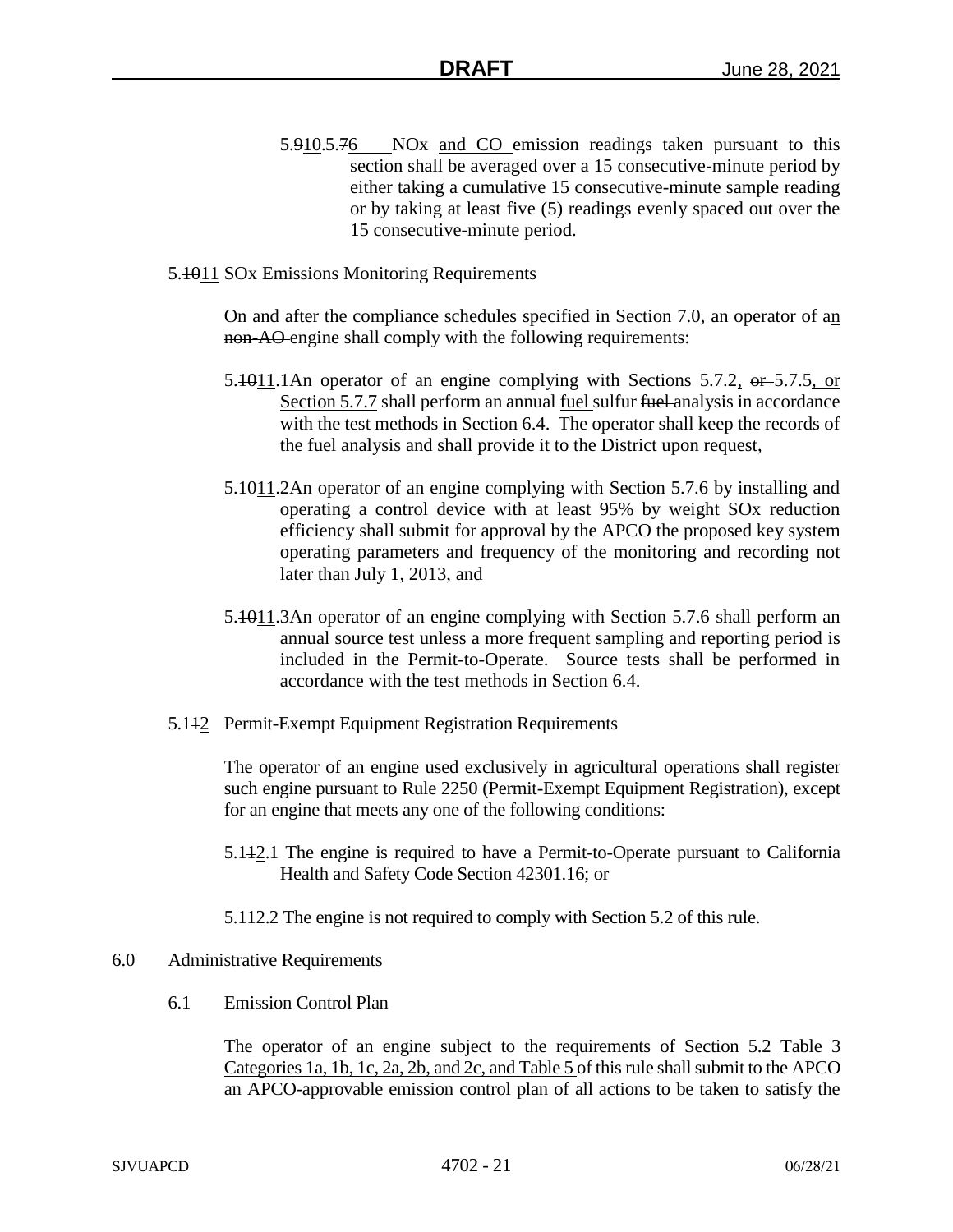emission requirements of Section 5.2 and the compliance schedules of Section 7.0. If there is no change to the previously-approved emission control plan, the operator shall submit a letter to the District indicating that the previously approved plan is still valid.

- 6.1.1 The requirement to submit an emission control plan shall apply to the following engines:
	- 6.1.1.1 Engines that have been retrofitted with an exhaust control device, except those certified per Section 9.0;
	- 6.1.1.2 Engines subject to Section 8.0;
	- 6.1.1.3 An AO spark-ignited engine that is subject to the requirements of Section 8.0:
	- 6.1.1.4 An AO spark-ignited engine that has been retrofitted with a catalytic emission control and is not subject to the requirements of Section 8.0.
- 6.1.12 Such emission control plan shall contain the following information, as applicable for each engine:
	- 6.1.12.1 Permit-to-Operate number, Authority-to-Construct number, or Permit-Exempt Equipment Registration number,
	- 6.1.12.2 Engine manufacturer,
	- 6.1.12.3 Model designation and engine serial number,
	- 6.1.12.4 Rated brake horsepower,
	- 6.1.12.5 Type of fuel and type of ignition,
	- 6.1.12.6 Combustion type: rich-burn or lean-burn,
	- 6.1.12.7 Total hours of operation in the previous one-year period, including typical daily operating schedule,
	- 6.1.12.8 Fuel consumption (cubic feet for gas or gallons for liquid) for the previous one-year period,
	- 6.1.12.9 Stack modifications to facilitate continuous in-stack monitoring and to facilitate source testing,
	- 6.1.12.10 Type of control to be applied, including in-stack monitoring specifications,
	- 6.1.12.11 Applicable emission limits,
	- 6.1.12.12 Documentation showing existing emissions of NOx, VOC, and CO, except for Certified Spark-Ignited Engines and those certified per Section 9.0, and
	- 6.1.12.13 Date that the engine will be in full compliance with this rule.
- 6.1.23 The emission control plan shall identify the type of emission control device or technique to be applied to each engine and a construction/removal schedule,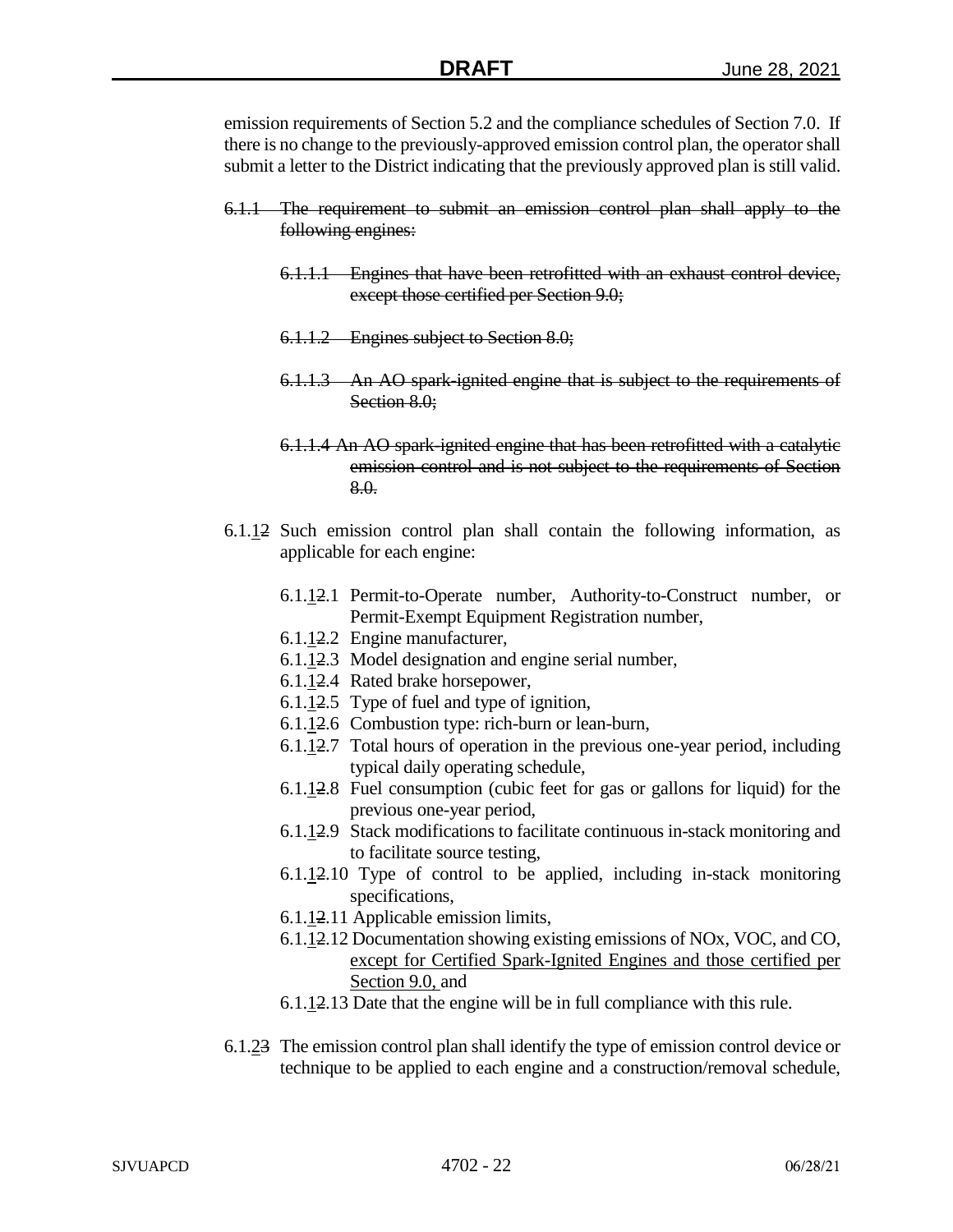or shall provide support documentation sufficient to demonstrate that the engine is in compliance with the emission requirements of this rule.

6.1.34 For an engine being permanently removed from service, the emission control plan shall include a letter of intent pursuant to Section 7.2.

## 6.2 Recordkeeping

- 6.2.1 The operator of an engine subject to the requirements of Section 5.2 of this rule shall maintain an engine operating log to demonstrate compliance with this rule. This information shall be retained for a period of at least five years, shall be readily available, and be made available to the APCO upon request. The engine operating log shall include, on a monthly basis, the following information:
	- 6.2.1.1 Total hours of operation,
	- 6.2.1.2 Type of fuel used,
	- 6.2.1.3 Maintenance or modifications performed,
	- 6.2.1.4 Monitoring data,
	- 6.2.1.5 Compliance source test results, and
	- 6.2.1.6 Any other information necessary to demonstrate compliance with this rule.
	- 6.2.1.7 For an engine subject to Section 8.0, the quantity (cubic feet of gas or gallons of liquid) of fuel used on a daily basis.
- 6.2.2 The data collected pursuant to the requirements of Section 5.89 and Section 5.910 shall be maintained for at least five years, shall be readily available, and made available to the APCO upon request.
- 6.2.3 An operator claiming an exemption under Section 4.2 or Section 4.3 shall maintain annual operating records. This information shall be retained for at least five years, shall be readily available, and provided to the APCO upon request. The records shall include, but are not limited to, the following:
	- 6.2.3.1 Total hours of operation,
	- 6.2.3.2 The type of fuel used,
	- 6.2.3.3 The purpose for operating the engine,
	- 6.2.3.4 For emergency standby engines, all hours of non-emergency and emergency operation shall be reported, and
	- 6.2.3.5 Other support documentation necessary to demonstrate claim to the exemption.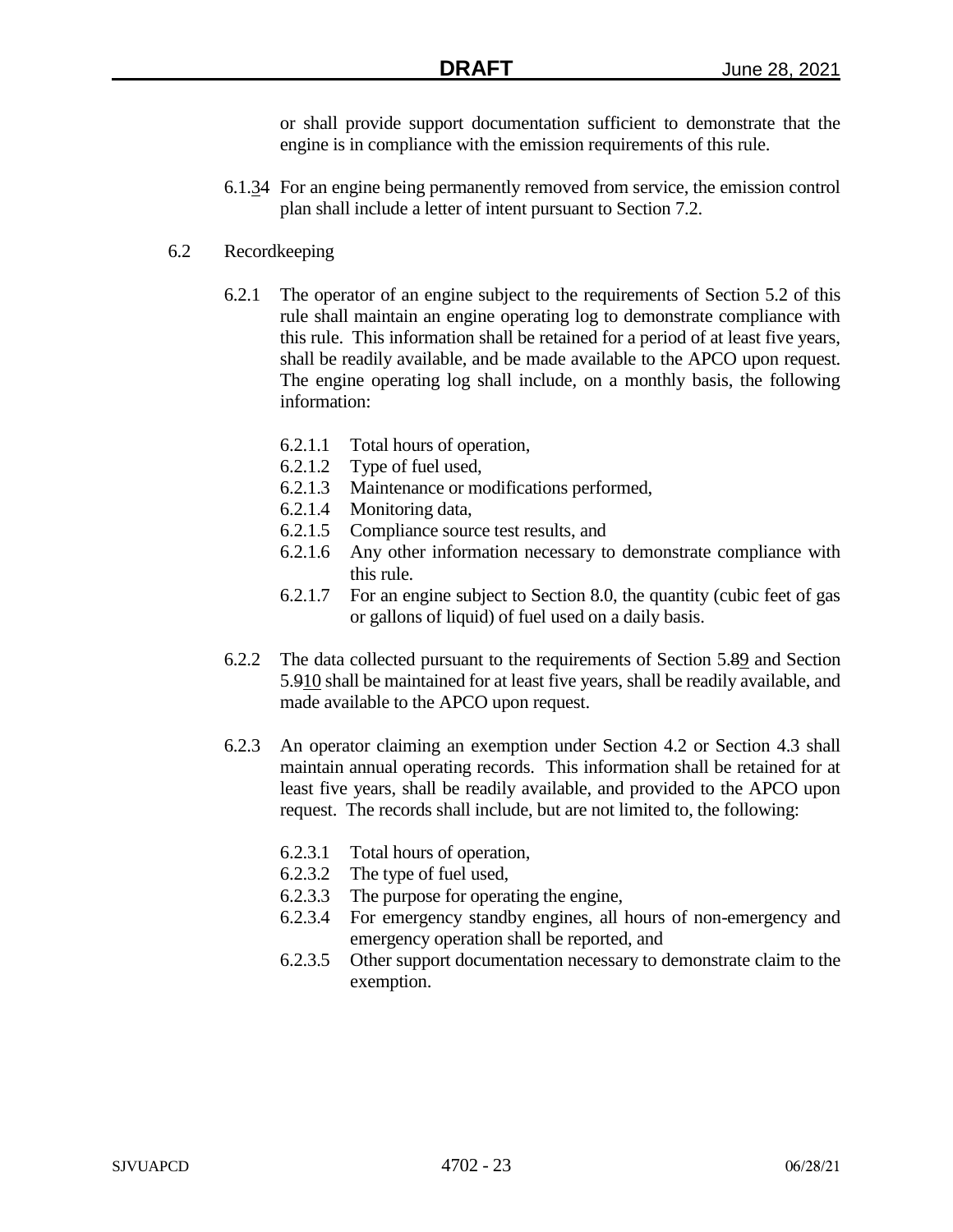6.3 Compliance Testing

The operator of an engine subject to the requirements of Section 5.2 or the requirements of Section 8.0 shall comply with the following requirements:

- 6.3.1 The requirements of Section 6.3.2 through Section 6.3.4 shall apply to the following engines:
	- 6.3.1.1 Engines that have been retrofitted with an exhaust control device, except those certified per Section 9.0;
	- 6.3.1.2 Engines subject to Section 8.0;
	- 6.3.1.3 An AO spark-ignited engine that is subject to the requirements of Section 8.0:
	- 6.3.1.4 An AO spark-ignited engine that has been retrofitted with a catalytic emission control and is not subject to the requirements of Section 8.0.

All spark-ignited engines and compression-ignited engines that have been retro-fitted with a NOx exhaust control, except certified spark-ignited engines, those certified per Section 9.0, and certified compression-ignited engines, shall comply with Sections 6.3.2 through 6.3.4.

- 6.3.2 Demonstrate compliance with applicable limits, ppmv or percent reduction, in accordance with the test methods in Section 6.4, as specified below:
	- 6.3.2.1 By the applicable date specified in Section 5.2, and at least once every 24 months thereafter, except for an engine subject to Section 6.3.2.2.
	- 6.3.2.2 By the applicable date specified in Section 5.2 and at least once every 60 months thereafter, for an AO spark-ignited engine that has been retro-fitted with a catalytic emission control device.
	- 6.3.2.3 A portable analyzer may be used to show initial compliance with the applicable limits/standards in Section 5.2 for AO spark-ignited engines, provided the criteria specified in Sections 6.3.2.3.1 to 6.3.2.3.5 are met, and a source test is conducted in accordance with Section 6.3.2 within 12 months from the required compliance date.
		- 6.3.2.3.1 A minimum of 15 minutes of runtime must be measured with data recorded at a minimum of 15, evenly spaced time intervals. Compliance is to be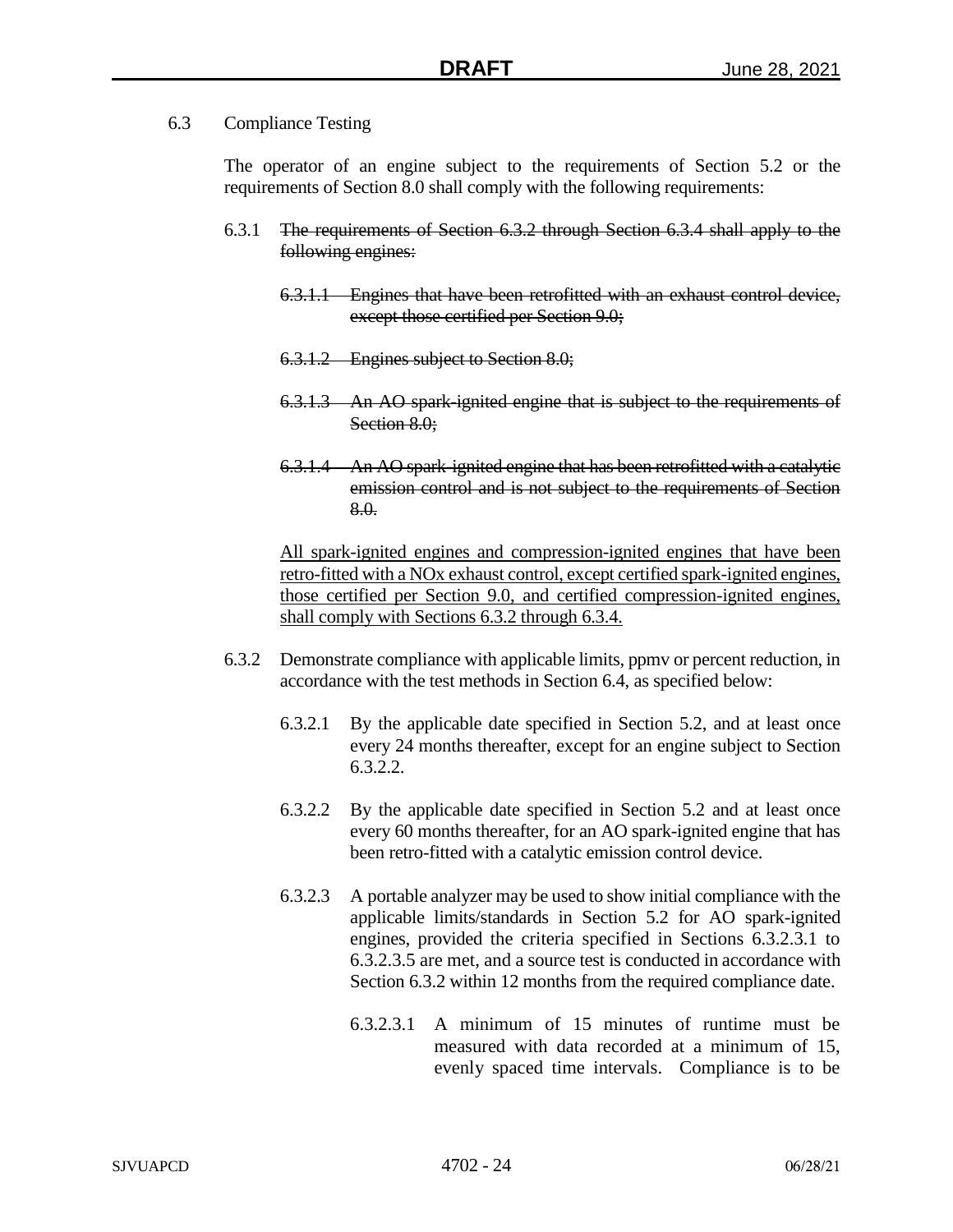determined with the arithmetic average of the oxygencorrected data;

- 6.3.2.3.2 The analyzer shall be calibrated, maintained, and operated in accordance with the manufacturer's specifications and recommendations or a protocol approved by the APCO. Analyzer calibration records shall be made available at the District's request;
- 6.3.2.3.3 The analyzer shall be checked with EPA protocol span gas at the beginning and end of each test day. The results of these checks shall be recorded and copies submitted to the District with each engine test. If the analyzer exhibits more than a 10% deviation from the span check, the instrument must be re-calibrated. Any analysis performed prior to an end-of-day span check failure shall be void;
- 6.3.2.3.4 The test results of each engine, including span check results, shall be submitted to the District within 30 days of the test date. Test results shall clearly identify the engine tested including operator, location, permit or registration number, manufacturer, model, and serial number; and
- 6.3.2.3.5 The analyzer utilized for each check shall be clearly identified in the material submitted with the test results. Identification shall include manufacturer and serial number of the analyzer used, and the last calibration date.
- 6.3.3 Conduct emissions source testing with the engine operating either at conditions representative of normal operations or conditions specified in the Permit-to-Operate or Permit-Exempt Equipment Registration. For emissions source testing performed pursuant to Section 6.3.2 for the purpose of determining compliance with an applicable standard or numerical limitation, the arithmetic average of three (3) 30-consecutive-minute test runs shall apply. If two (2) of three (3) runs are above an applicable limit, the test cannot be used to demonstrate compliance with an applicable limit. VOC shall be reported as methane. VOC, NOx, and CO concentrations shall be reported in ppmv, corrected to 15 percent oxygen. For engines that comply with a percent reduction limit, the percent reduction of NOx emissions shall also be reported.
- 6.3.4 In addition to other information, the source test protocol shall describe which critical parameters will be measured and how the appropriate range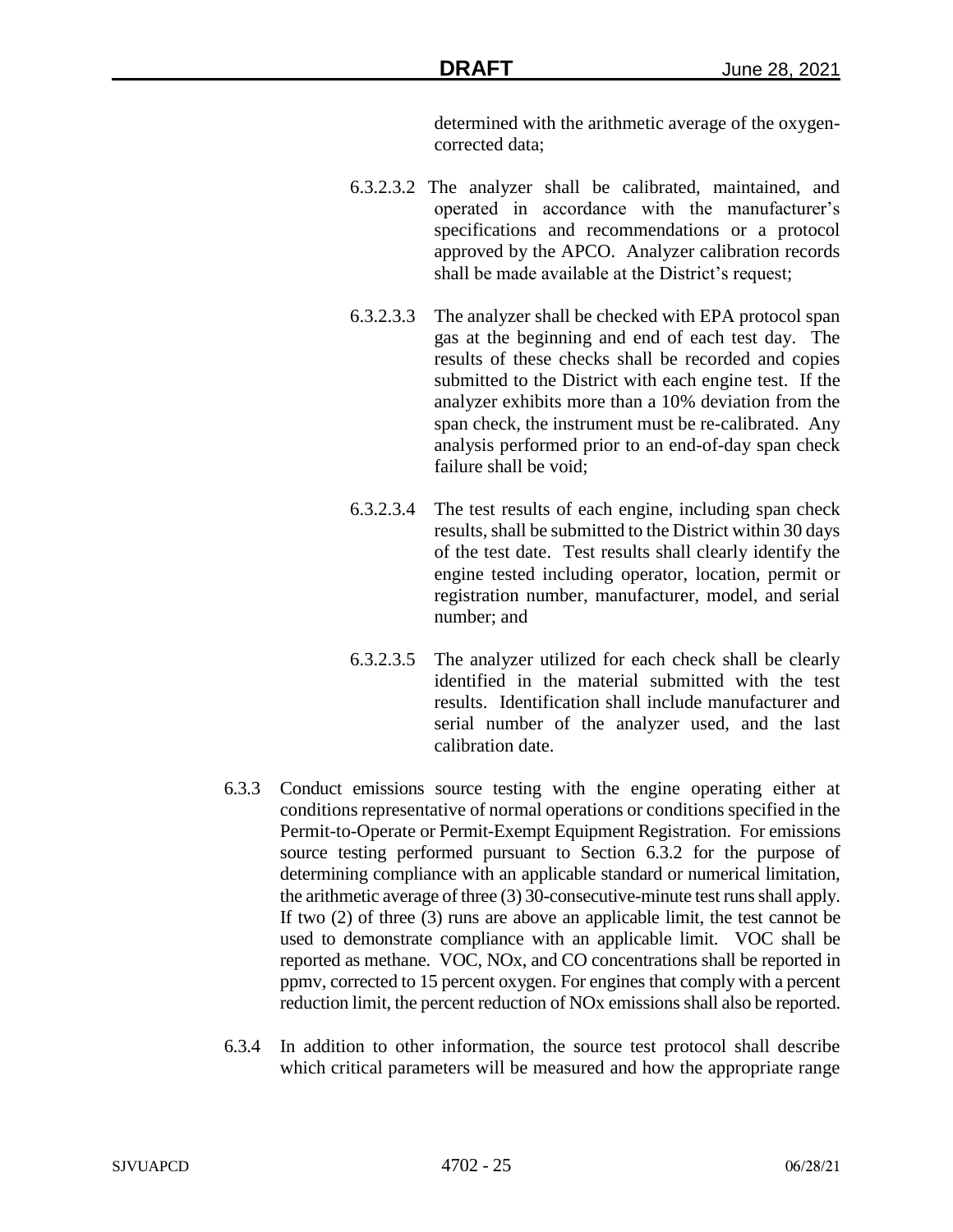for these parameters shall be established. The range for these parameters shall be incorporated into the I&M plan.

- 6.3.5 Engines that are limited by Permit-to-Operate or Permit-Exempt Equipment Registration condition to be fueled exclusively with PUC quality natural gas shall not be subject to the reoccurring source test requirements of Section 6.3.2 for VOC emissions.
- 6.3.6 Representative Testing

For spark-ignited engines, in lieu of compliance with the applicable requirements of Section 6.3.2, compliance with the applicable emission limits in Section 5.2 shall be demonstrated by submittal of annual emission test results, within 30 days of the test date, to the District, from a unit or units that represents a specified group of units, provided all of the following requirements are satisfied:

- 6.3.6.1 The units are located at the same stationary source;
- 6.3.6.2 The units were produced by the same manufacturer, have the same model number or other manufacturer's designation in common, and have the same rated capacity and operating specifications;
- 6.3.6.3 The units are operated and maintained in a similar manner; and
- 6.3.6.4 At least 20% of the total number of units are tested during each annual test cycle.
- 6.3.6.5 The District, based on documentation submitted by the stationary source:
	- 6.3.6.5.1 Determines that the margin of compliance for the identical units tested is significant and can be maintained on an on-going basis; or
	- 6.3.6.5.2 Determines based on a review of sufficient emissions data that, though the margin of compliance is not substantial, other factors allow for the determination that the variability of emissions for identical tested units is low enough for confidence that the untested unit will be in compliance. These factors may include, but are not limited to, the following:
		- 6.3.6.5.2.1 Historical records at the tested unit showing consistent invariant load;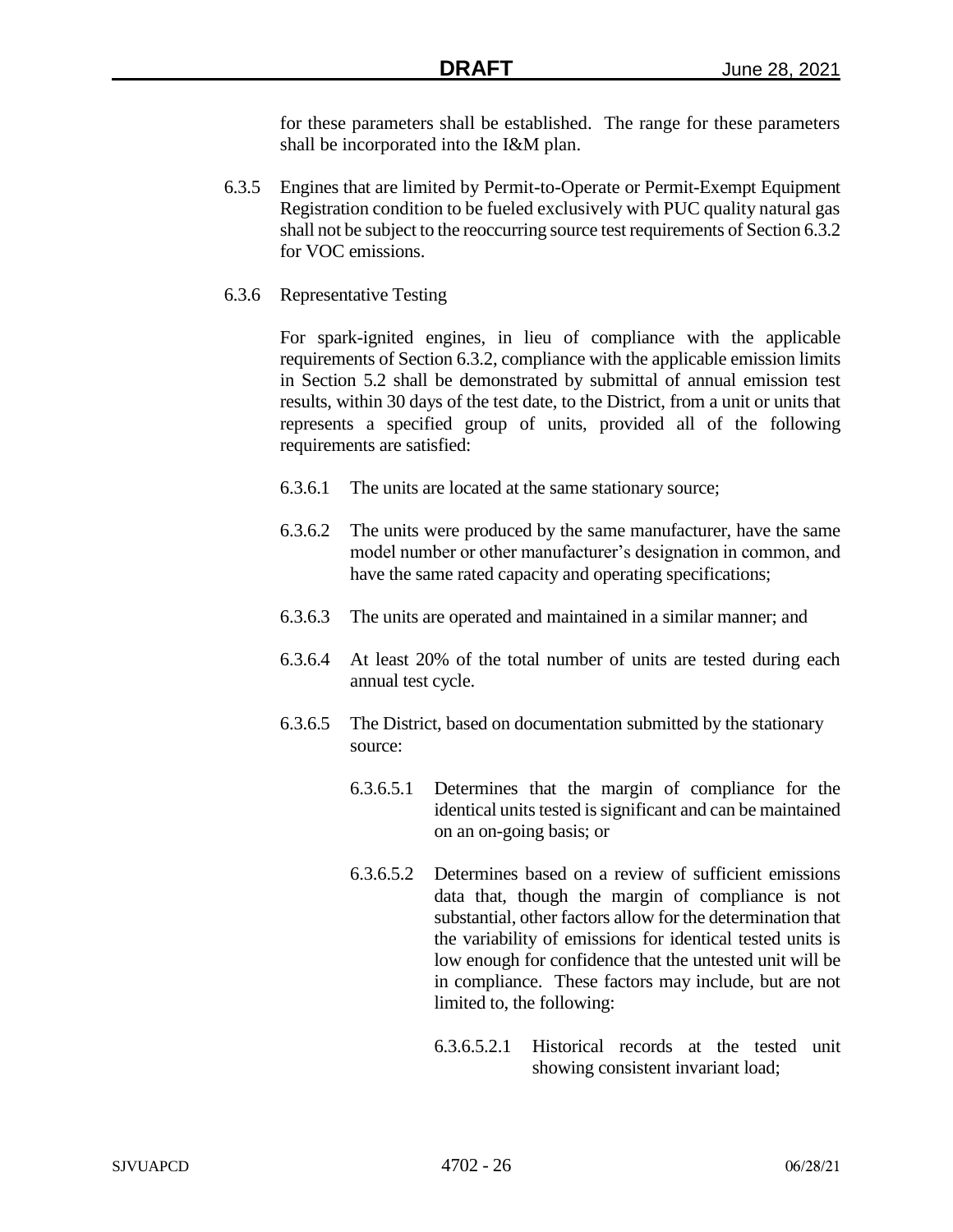- 6.3.6.5.2.2 Fuel characteristics yielding low variability and therefore assurance that emissions will be constant and below allowable levels;
- 6.3.6.5.2.3 Statistical analysis of a robust emissions data set demonstrating sufficiently low variability to convey assurance that the margin of compliance, though small, is reliable.
- 6.3.6.6 Should any of the representative units exceed the required emission limits, or if the District notifies the operator that the criteria in Sections 6.3.6.1 through 6.3.6.5 have not been fulfilled, each of the units in the group shall individually demonstrate compliance by emissions testing. Failure to complete emissions testing within 90 days of the failed test shall result in the untested units being in violation of this rule. After compliance with the requirements of this section has been demonstrated, subsequent source testing shall be performed pursuant to Sections 6.3.2 or 6.3.6.
- 6.4 Test Methods

Compliance with the requirements of Section 5.2 shall be determined, as required, in accordance with the following test procedures or any other method approved by EPA and the APCO:

- 6.4.1 Oxides of nitrogen EPA Method 7E, or ARB Method 100.
- 6.4.2 Carbon monoxide EPA Method 10, or ARB Method 100.
- 6.4.3 Stack gas oxygen EPA Method 3 or 3A, or ARB Method 100.
- 6.4.4 Volatile organic compounds EPA Method 25A or 25B, or ARB Method 100. Methane and ethane, which are exempt compounds, shall be excluded from the result of the test.
- 6.4.5 Operating horsepower determination any method approved by EPA and the APCO.
- 6.4.6 SOx Test Methods
	- 6.4.6.1 Oxides of sulfur EPA Method 6C, EPA Method 8, or ARB Method 100.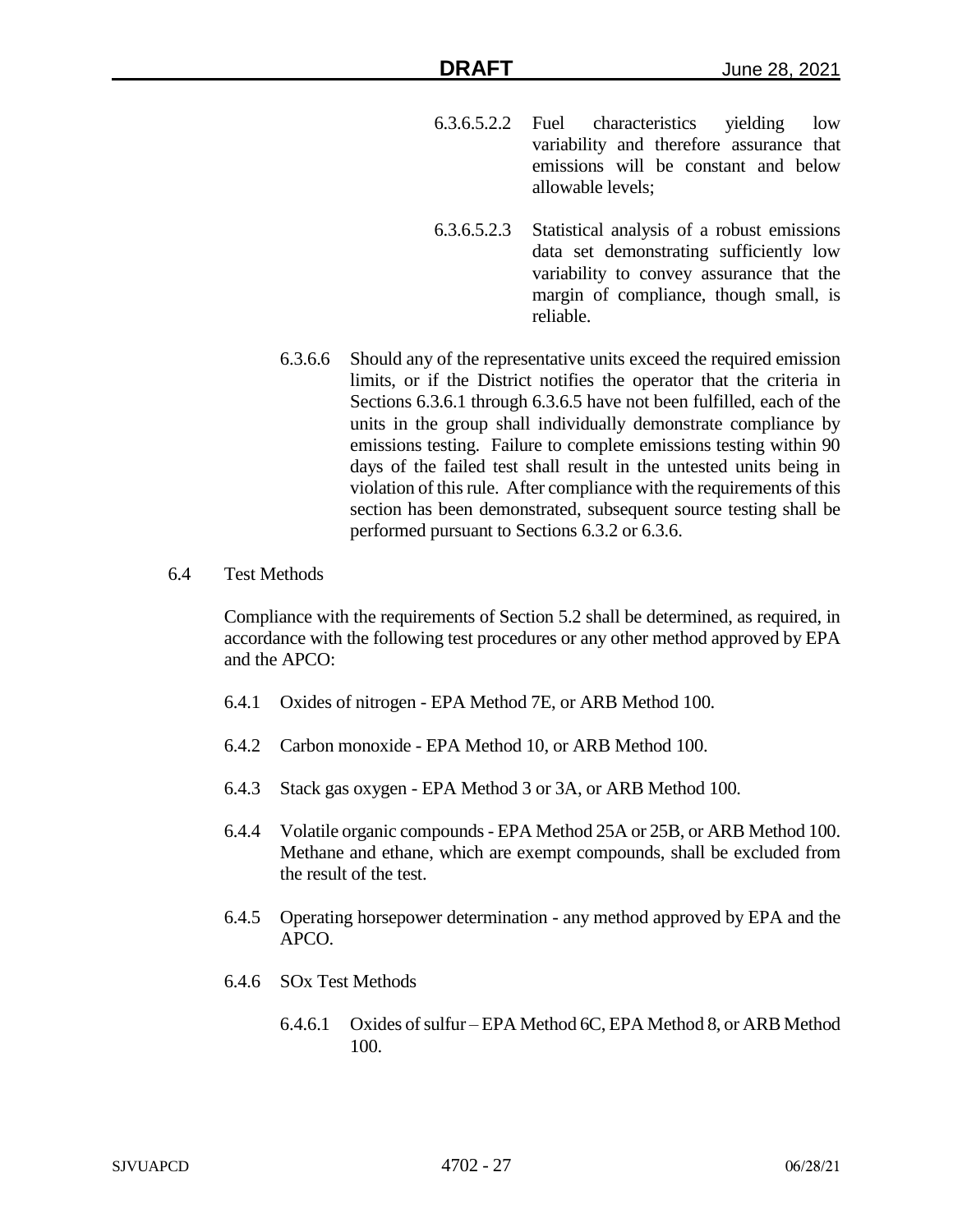- 6.4.6.2 Determination of total sulfur as hydrogen sulfide  $(H_2S)$  content EPA Method 11 or EPA Method 15, as appropriate.
- 6.4.6.3 Sulfur content of liquid fuel American Society for Testing and Materials (ASTM) D 6920-03 or ASTM D 5453-99.
- 6.4.6.4 The SOx emission control system efficiency shall be determined using the following:

% Control Efficiency  $= [(C_{SO2, \text{ inlet}} - C_{SO2, \text{ outlet}}) / C_{SO2, \text{ inlet}}] \times 100$ 

Where:

 $C<sub>SO2</sub>$ , inlet = concentration of SOx (expressed as SO<sub>2</sub>) at the inlet side of the SOx emission control system, in lb/Ddscf

- $C<sub>SO2</sub>$ , outlet = concentration of  $SO<sub>X</sub>$  (expressed as  $SO<sub>2</sub>$ ) at the outlet side of the SOx emission control system, in lb/Ddscf
- 6.4.7 The Higher Heating Value (hhv) of the fuel shall be determined by one of the following test methods:
	- 6.4.7.1 ASTM D 240-02 or ASTM D 3282-88 for liquid hydrocarbon fuels.
	- 6.4.7.2 ASTM D 1826-94 or ASTM 1945-96 in conjunction with ASTM D 3588-89 for gaseous fuel.
- 6.5 Inspection and Monitoring (I&M) Plan

The operator of an engine that is subject to the requirements of Section 5.2 or the requirements of Section 8.0 shall submit to the APCO for approval, an I&M plan that specifies all actions to be taken to satisfy the following requirements and the requirements of Section 5.89. The actions to be identified in the I&M plan shall include, but are not limited to, the information specified below. If there is no change to the previously approved I&M plan, the operator shall submit a letter to the District indicating that previously approved plan is still valid.

- 6.5.1 The requirements of Section 6.5.2 through Section 6.5.9 shall apply to the following engines:
	- 6.5.1.1 Engines that have been retrofitted with an exhaust control device, except those certified per Section 9.0;
	- 6.5.1.2 Engines subject to Section 8.0;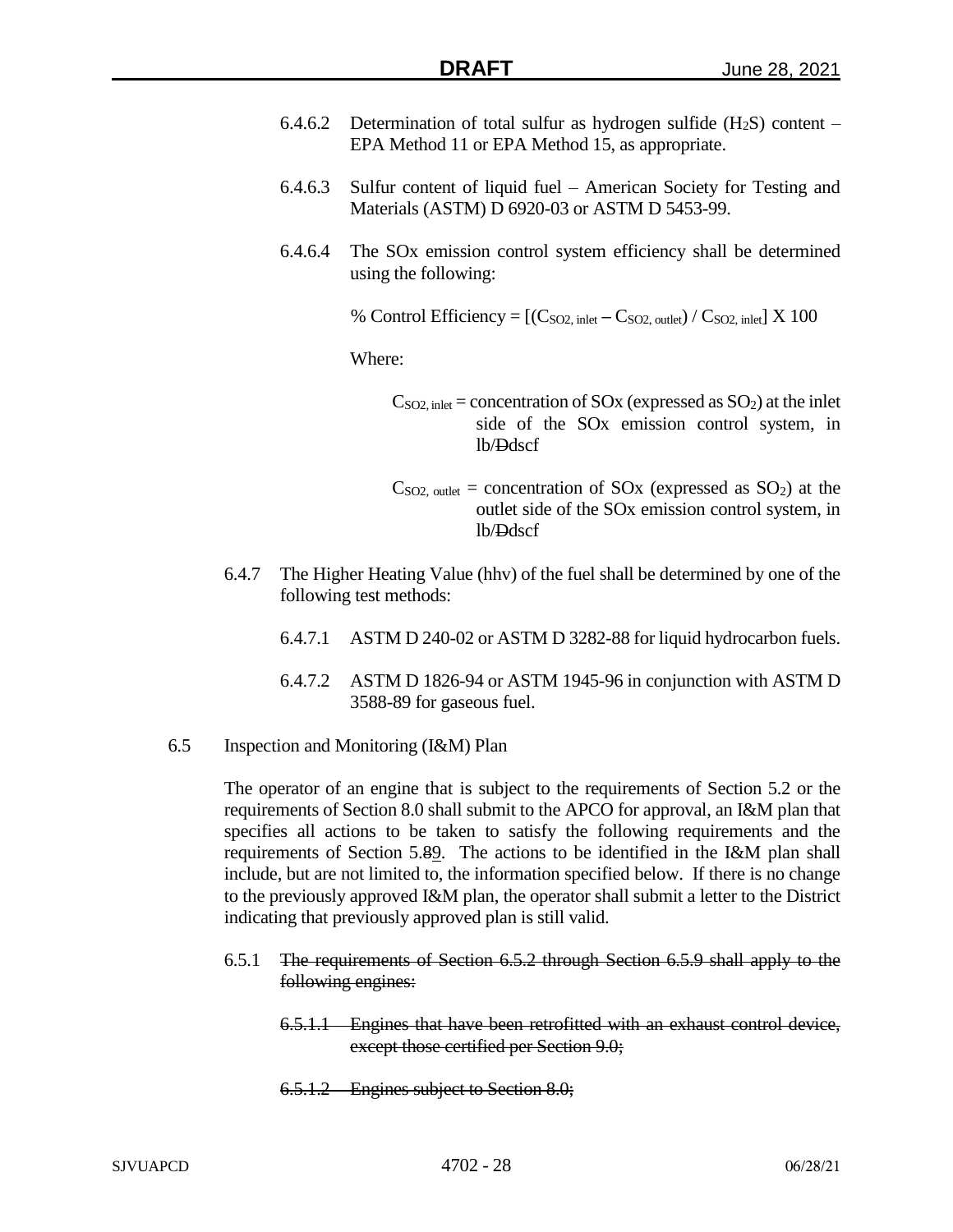- 6.5.1.3 An AO spark-ignited engine that is subject to the requirements of Section 8.0.
- 6.5.1.4 An AO spark-ignited engine that has been retrofitted with a catalytic emission control and is not subject to the requirements of Section 8.0.

The requirements of Section 6.5.2 through Section 6.5.9 shall apply to all engines, except certified spark-ignited engines, those certified per Section 9.0, and certified compression-ignited engines.

- 6.5.2 Procedures requiring the operator to establish ranges for control equipment parameters, engine operating parameters, and engine exhaust oxygen concentrations that source testing has shown result in pollutant concentrations within the rule limits.
- 6.5.3 Procedures for monthly inspections as approved by the APCO. The applicable control equipment parameters and engine operating parameters will be inspected and monitored monthly in conformance with a regular inspection schedule listed in the I&M plan.
- 6.5.4 Procedures for the corrective actions on the noncompliant parameter(s) that the operator will take when an engine is found to be operating outside the acceptable range for control equipment parameters, engine operating parameters, and engine exhaust NOx, CO, VOC, or oxygen concentrations.
- 6.5.5 Procedures for the operator to notify the APCO when an engine is found to be operating outside the acceptable range for control equipment parameters, engine operating parameters, and engine exhaust NOx, CO, VOC, or oxygen concentrations.
- 6.5.6 Procedures for preventive and corrective maintenance performed for the purpose of maintaining an engine in proper operating condition.
- 6.5.7 Procedures and a schedule for using a portable NOx emissions analyzer to take NO<sub>x</sub> and CO emission readings pursuant to Section 5.89.9.
- 6.5.8 Procedures for collecting and recording required data and other information in a form approved by the APCO including, but not limited to, data collected through the I&M plan and the monitoring systems described in Sections 5.8.1 and 5.8.2. Data collected through the I&M plan shall have retrieval capabilities as approved by the APCO.
- 6.5.9 Procedures for revising the I&M plan. The I&M plan shall be updated to reflect any change in operation. The I&M plan shall be updated prior to any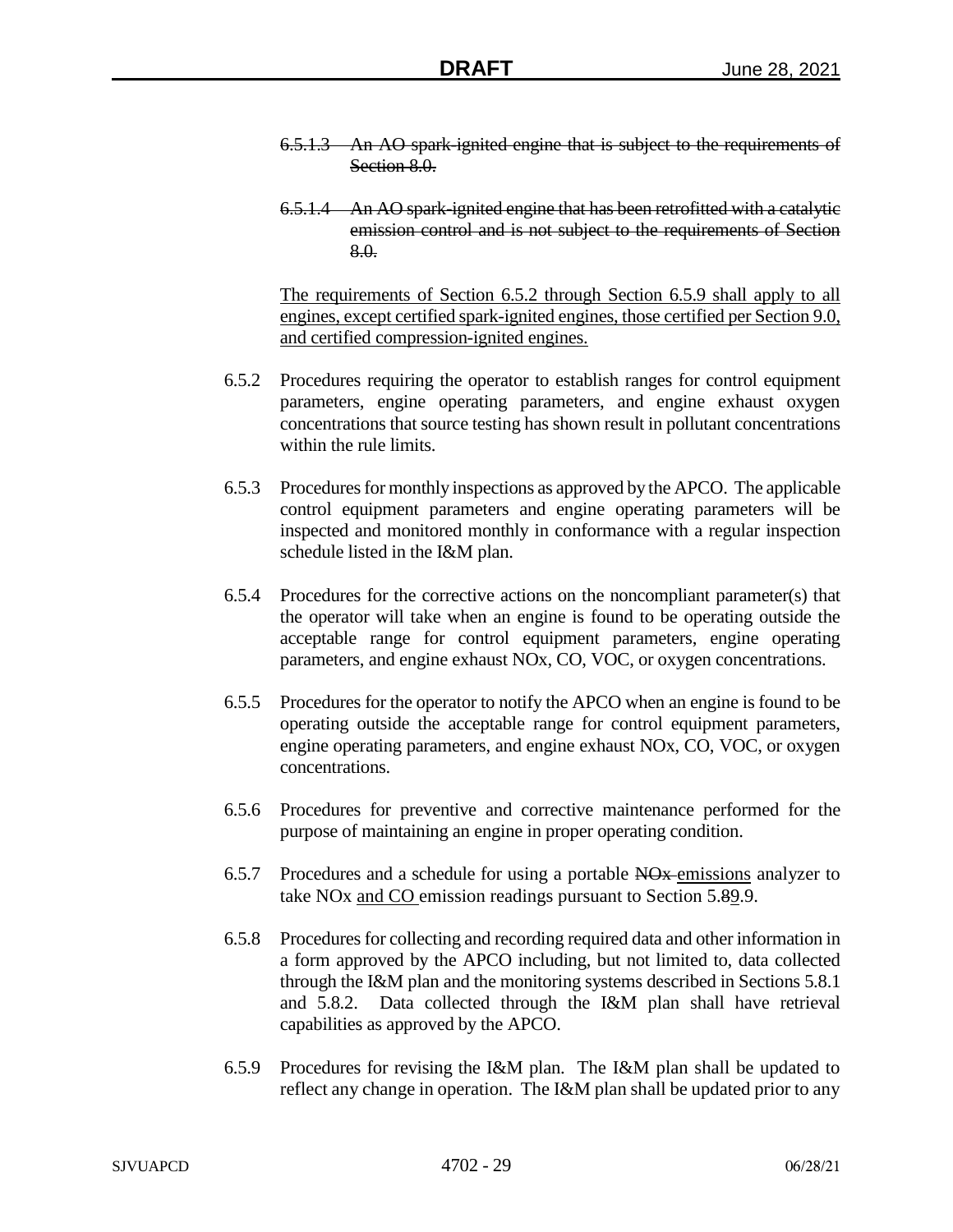planned change in operation. An engine operator that changes significant I&M plan elements must notify the District no later than seven days after the change and must submit an updated I&M plan to the APCO no later than 14 days after the change for approval. The date and time of the change to the I&M plan shall be recorded in the engine operating log. For new engines and modifications to existing engines, the I&M plan shall be submitted to and approved by the APCO prior to issuance of the Permit-to-Operate or Permit-Exempt Equipment Registration. The operator of an engine may request a change to the I&M plan at any time.

- 7.0 Compliance Schedules
	- 7.1 Loss of Exemption

The operator of an engine which becomes subject to the emission limits/standards of this rule through loss of exemption shall not operate the subject engine, except as required for obtaining a new or modified Permit-to-Operate or Permit-Exempt Equipment Registration for the engine, until the operator demonstrates that the subject engine is in full compliance with the requirements of this rule.

7.2 Permanent Removal of an Engine

The operator of an engine who elects to permanently remove the engine from service shall comply with all of the following conditions:

- 7.2.1 Comply with all applicable requirements of this rule until the engine is permanently removed from service;
- 7.2.2 Submit a letter to the APCO no later than 14 days before the engine is permanently removed from service, stating the intent to permanently remove the engine from service. The engine removal letter can be submitted with the emission control plan, if any; and
- 7.2.3 Permanently remove the engine from service and officially surrender the Permit-to-Operate or Permit-Exempt Equipment Registration, if any, to the APCO no later than 30 days after the engine is permanently removed from service.
- 7.3 AO Compression-Ignited Engine
	- 7.3.1 The operator of an AO compression-ignited engine that is subject to Section 5.2, 5.7, 5.8, and that is required to submit an Authority-to-Construct application in order to comply with the requirements of this rule, shall submit the Authority-to-Construct application, and any required Emission Control Plan or I&M Plan, no later than six months before the engine is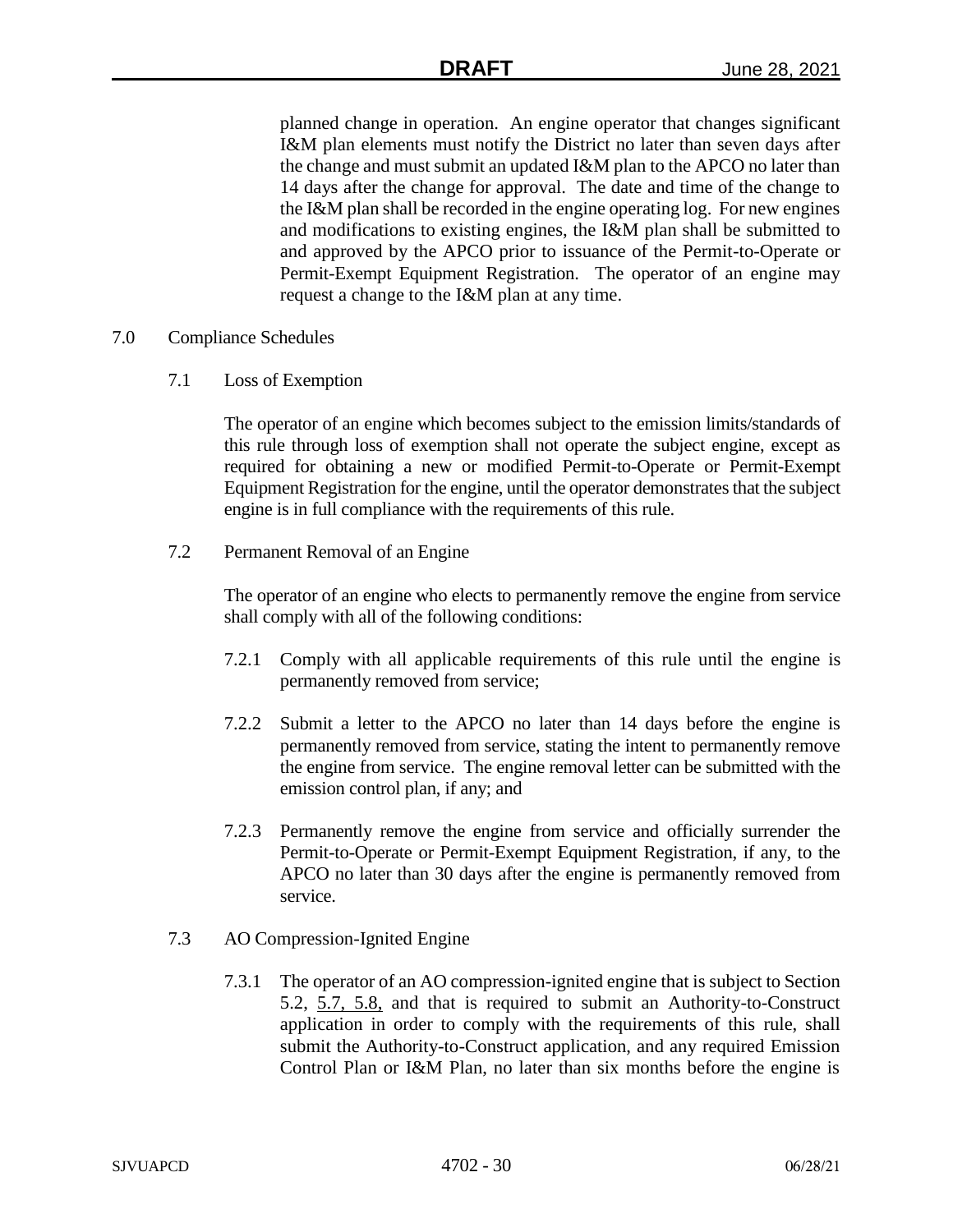required to be in compliance with the requirements of Section 5.2, 5.7, and 5.8.

- 7.3.2 The operator of an AO compression-ignited engine that is subject to Section 5.2, 5.7, 5.8 and that is required to submit a Permit-Exempt Equipment Registration application in order to comply with the requirements of Rule 4702, shall submit the Permit-Exempt Equipment Registration application, and any required Emission Control Plan or I&M Plan, no later than three months before the engine is required to be in compliance with the requirements of Section 5.2, 5.7, and 5.8.
- 7.3.3 Unless otherwise specified, the operator of an engine that is subject to the requirements of Section 5.2 5.7, and 5.8, of Rule 4702 shall be in full compliance with Rule 4702 by the indicated dates in Table 64.
- 7.4 Non-AO Compression-Ignited Engine
	- 7.4.1 The operator of a non-AO compression-ignited engine that is subject to Section 5.2, 5.7, 5.8, and that is required to submit an Emission Control Plan, an I&M Plan, or an Authority-to-Construct in order to comply with rule requirements, shall submit such document(s) no later than six months before the engine is required to be in compliance with the requirements of Section 5.2.
	- 7.4.2 Unless otherwise specified, the operator of an engine that is subject to the requirements of Section 5.2, 5.7, and 5.8, shall be in full compliance with Rule 4702 by the indicated dates in Table 64.

# 7.5 Spark-Ignited Engine (AO and Non-AO) Non-AO Spark-Ignited Engine

- 7.5.1 An operator with non-AO spark-ignited engines at a stationary source subject to Table 2 or Section 8.0 emission limits, SOx control requirements of Section 5.7, and the SOx monitoring requirements of Section 5.110 shall comply with the schedule specified in Table 75.
- 7.5.2 An operator with non-AO spark-ignited engines at a stationary source subject to Table 3 or Section 8.0 emission limits, SOx control requirements of Section 5.7, and the SOx monitoring requirements of Section 5.11 shall comply with the schedule specified in Table 8.
- 7.5.3 An operator with AO spark-ignited engines at a stationary source subject to Table 5 or Section 8.0 emission limits shall comply with the schedule specified in Table 9.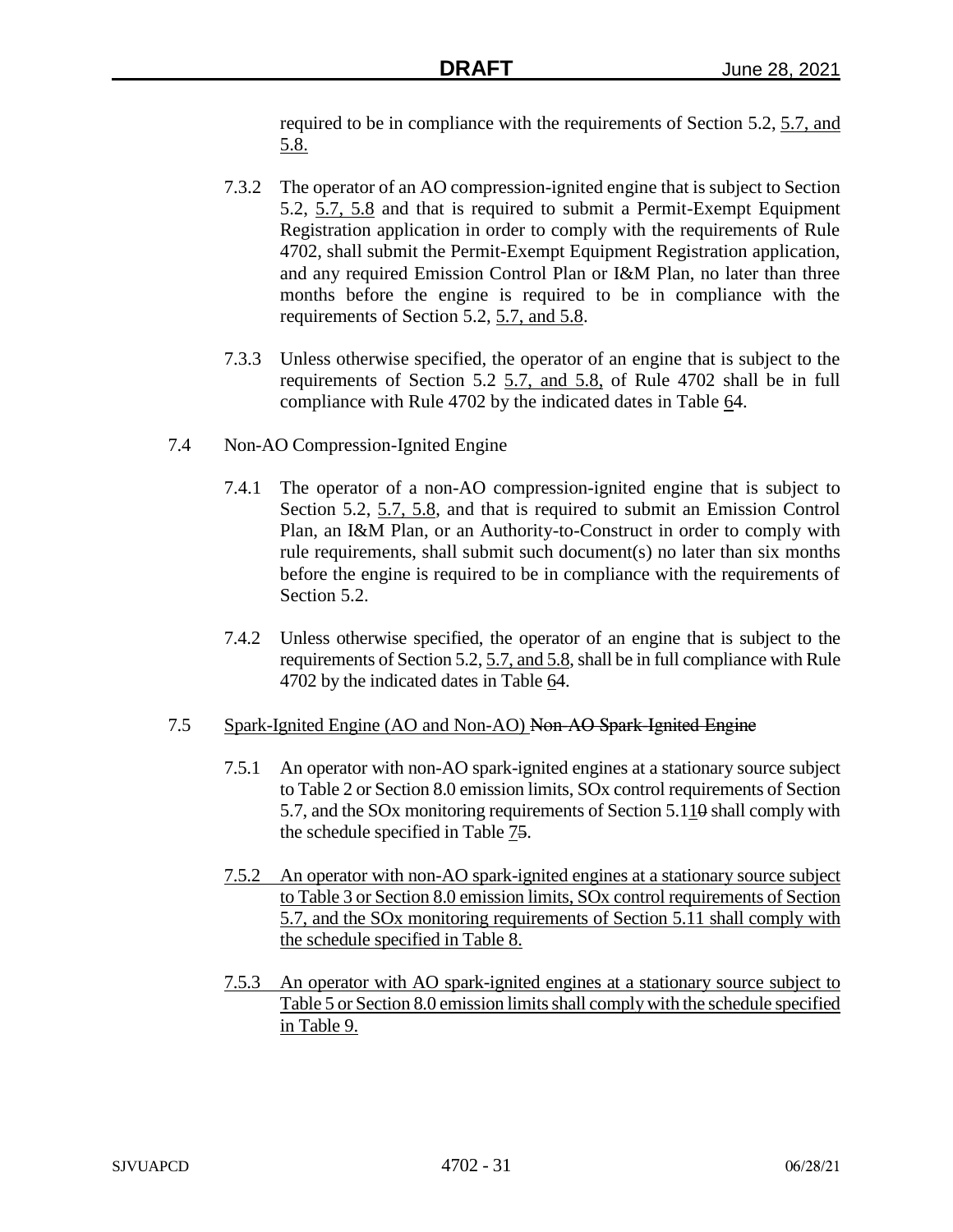| Table 75<br>Compliance Schedule for Non-AO Spark-Ignited Engines Subject to Table 2<br>Emission Limits, and SOx Control and Monitoring Requirements |                                 |                                                                           |                    |  |
|-----------------------------------------------------------------------------------------------------------------------------------------------------|---------------------------------|---------------------------------------------------------------------------|--------------------|--|
| Engines to be in Compliance at a<br><b>Stationary Source</b>                                                                                        | Emission<br><b>Control Plan</b> | Authority to<br>Construct and<br>Inspection and<br><b>Monitoring Plan</b> | Full<br>Compliance |  |
| Operator with a single engine at a stationary source                                                                                                |                                 |                                                                           |                    |  |
| Single Engine                                                                                                                                       | 1/1/12                          | 1/1/13                                                                    | 1/1/14             |  |
| Operator with at least two engines, but less than 12 engines at a stationary source                                                                 |                                 |                                                                           |                    |  |
| 33% or more of the engines subject to<br>Table 2 emission limits as of August<br>18, 2011                                                           | 7/1/12                          | 1/1/13                                                                    | 1/1/14             |  |
| 66% or more of the engines subject to<br>Table 2 emission limits as of August<br>18, 2011                                                           | 7/1/12                          | 1/1/14                                                                    | 1/1/15             |  |
| 100% of the engines subject to Table<br>2 emission limits                                                                                           | 7/1/12                          | 1/1/15                                                                    | 1/1/16             |  |
| Operator with at least 12 engines at a stationary source                                                                                            |                                 |                                                                           |                    |  |
| 25% or more of the engines subject to<br>Table 2 emission limits as of August<br>18, 2011                                                           | 7/1/12                          | 1/1/13                                                                    | 1/1/14             |  |
| 50% or more of the engines subject to<br>Table 2 emission limits as of August<br>18, 2011                                                           | 7/1/12                          | 1/1/14                                                                    | 1/1/15             |  |
| 75% or more of the engines subject to<br>Table 2 emission limits as of August<br>18, 2011                                                           | 7/1/12                          | 1/1/15                                                                    | 1/1/16             |  |
| 100% of the engines subject to Table<br>2 emission limits                                                                                           | 7/1/12                          | 1/1/16                                                                    | 1/1/17             |  |

| Table 8<br>Compliance Schedule for Non-AO Spark-Ignited Engines Subject to Table 3 Emission<br>Limits, and SOx Control and Monitoring Requirements                                                     |        |        |          |  |
|--------------------------------------------------------------------------------------------------------------------------------------------------------------------------------------------------------|--------|--------|----------|--|
|                                                                                                                                                                                                        |        |        |          |  |
| Authority to<br><b>Emission Control</b><br>Construct and<br>Engines to be in Compliance at a<br><b>Full Compliance</b><br><b>Stationary Source</b><br>Inspection and<br>Plan<br><b>Monitoring Plan</b> |        |        |          |  |
| 100% of engines subject to Table 2<br>emission limits                                                                                                                                                  | 8/1/22 | 8/1/22 | 12/31/23 |  |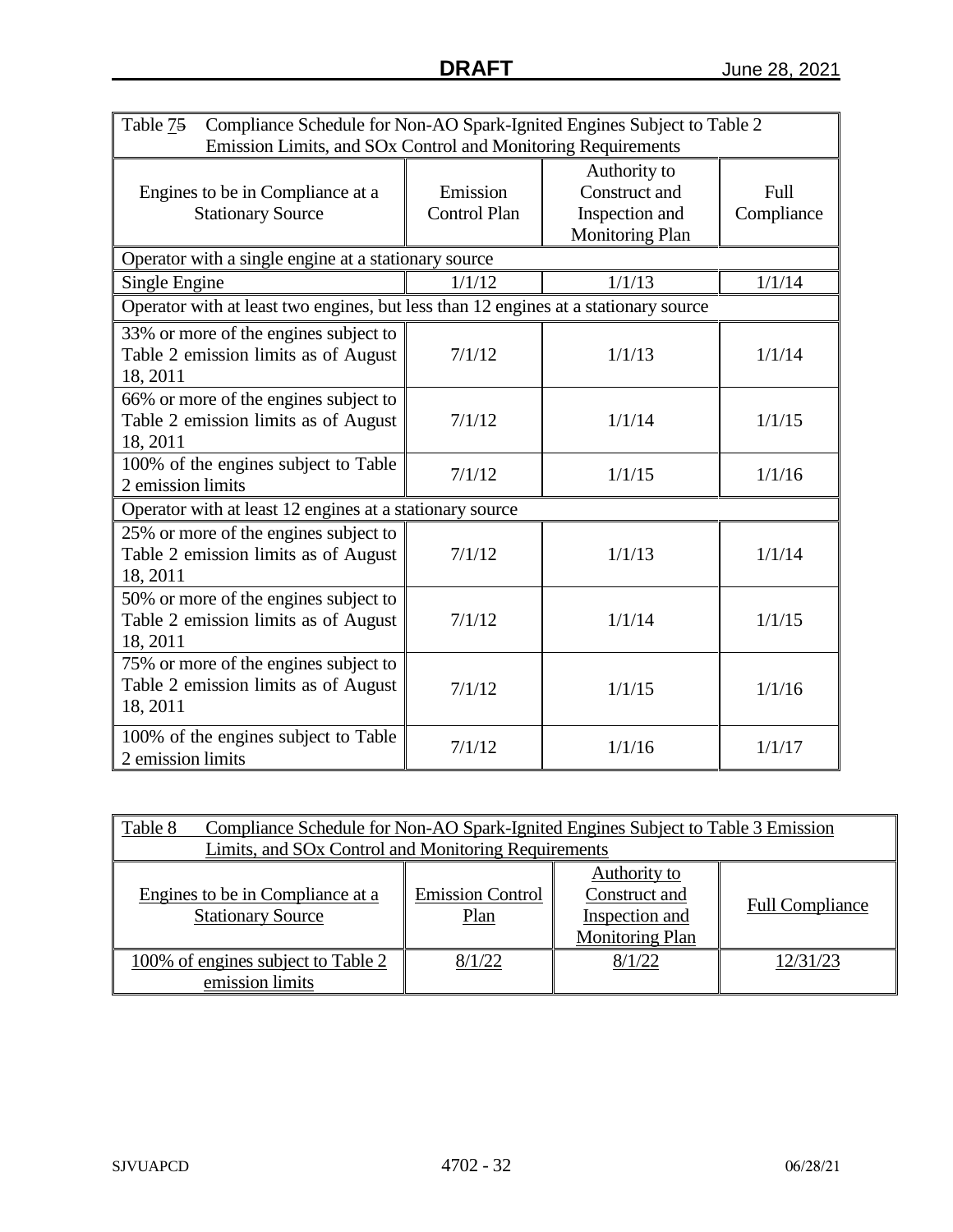| Compliance Schedule for AO Spark-Ignited Internal Combustion Engine Subject to Table 5<br>Table 9 |                                 |                                                                           |                                                      |  |
|---------------------------------------------------------------------------------------------------|---------------------------------|---------------------------------------------------------------------------|------------------------------------------------------|--|
| <b>Emission Limits</b>                                                                            |                                 |                                                                           |                                                      |  |
| Engines to be in Compliance at a<br><b>Stationary Source</b>                                      | <b>Emission Control</b><br>Plan | Authority to<br>Construct and<br>Inspection and<br><b>Monitoring Plan</b> | <b>Full Compliance</b>                               |  |
| <b>Rich Burn AO Engines</b>                                                                       | 8/1/22                          | 8/1/22                                                                    | 12/31/23                                             |  |
| Lean Burn AO Engines                                                                              | 8/1/28                          | 8/1/28                                                                    | 12/31/29<br>or 12 years after<br>engine installation |  |

- 7.5.32 As shown in Tables 57, 8, and 9, the column labeled:
	- 7.5.32.1"Emission Control Plan" identifies the date by which the operator shall submit an emission control plan pursuant to the applicable provisions of Section 6.1. The emission control plan shall identify all the Non-AO spark-ignited engines subject to Table 32 or Table 5 emission limits, and SOx control and monitoring requirements. The emission control plan shall identify all the steps to be taken to comply with this rule. If there is no change to the previously approved emission control plan, the operator does not need to submit a new emission control plan. However, the operator shall submit a letter to the District indicating that previously approved plan is still valid.
	- 7.5.32.2"Authority to Construct and Inspection and Maintenance Plan" identifies the date by which the operator shall submit an Authority to Construct (if needed) and an Inspection and Monitoring Plan as specified in the applicable provisions of Section 6.5 for each engine subject to Table 32 or Table 5 emission limits, SOx control and monitoring requirements. If there is no change to the previously approved I&M plan, the operator does not need to submit a new I&M Plan. However, the operator shall submit a letter to the District indicating that previously approved I&M plan is still valid.
	- 7.5.32.3"Full Compliance" identifies the date by which the operator shall demonstrate that each unit is in compliance with Table 32 or Table 5 emission limits, SO<sub>x</sub> control and monitoring requirements, as applicable.
- 7.6 Operator of Non-AO Spark-Ignited Engine Who Elects to Pay Fees

In lieu of complying with Table 2 NOx emission limits, the operator of a non-AO spark-ignited engine who elects to pay annual fees under Section 5.2.2.2 and Section 5.6 shall comply with the following requirements: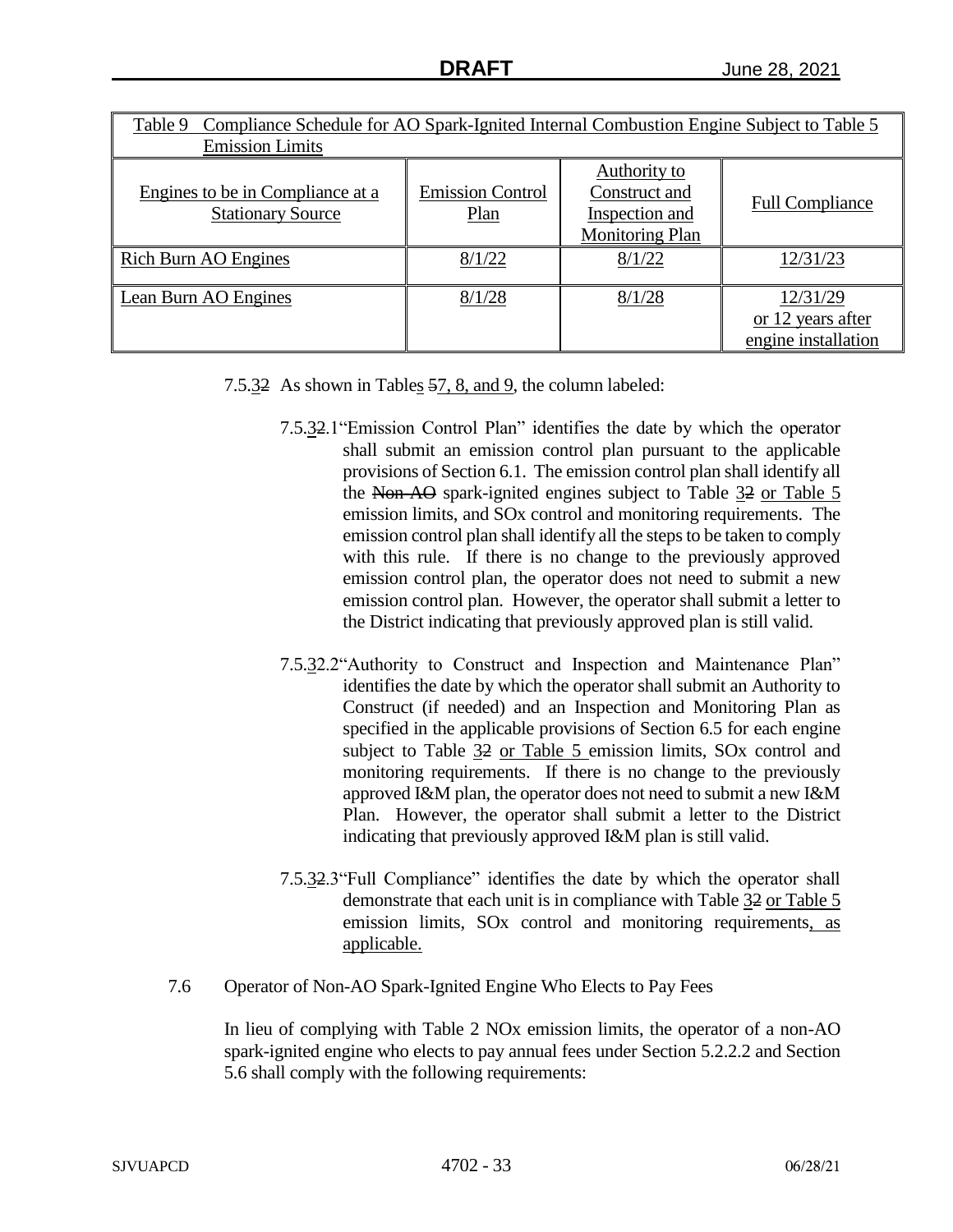- 7.6.1 By the date specified in Table 6 submit an Emission Control Plan which includes the following information:
	- 7.6.1.1 Number of engines at a stationary source that will comply under Section 5.2.2.2,
	- 7.6.1.2 Location of each engine,
	- 7.6.1.3 Engine manufacturer, model designation, engine serial number, and Permit-to-Operate number, and
	- 7.6.1.4 Each engine's rated brake horsepower, fuel type, and type of ignition.
- 7.6.2 The total annual fees shall be paid to the District in the following manner:
	- 7.6.12.1 Payment shall be paid no later than June 30 of each year, for the emissions of the previous calendar year,
	- 7.6.12.2 The first payment is due to the District no later than June 30 of the year in which full compliance is required for the specified percent of engines at a stationary source as specified in Table 5 that the operator has opted to pay the annual fees,
	- 7.6.12.3 Should June 30 fall on a day when the District is closed, the payment shall be made by the next District working day after June 30, and
	- 7.6.12.4 Payments shall continue annually until the engine either is permanently removed from use in the San Joaquin Valley Air Basin and the Permit-to-Operate is surrendered or the operator demonstrates compliance with the applicable Table 2 emission limits.
	- 7.6.12.5 The emissions fee for units that operate for less than the full calendar year before demonstrating compliance under Section 5.2, shall be based on the actual fuel used during the portion of the calendar year prior to demonstrating compliance or removing the unit from operation within the San Joaquin Valley Air Basin.
	- 7.6.1.6 The emissions fee compliance option provided under Section 5.2.2.2 shall sunset after December 31, 2023. The final emissions fee payment shall be due to the District no later than June 30, or by the next District working day after June 30, 2024.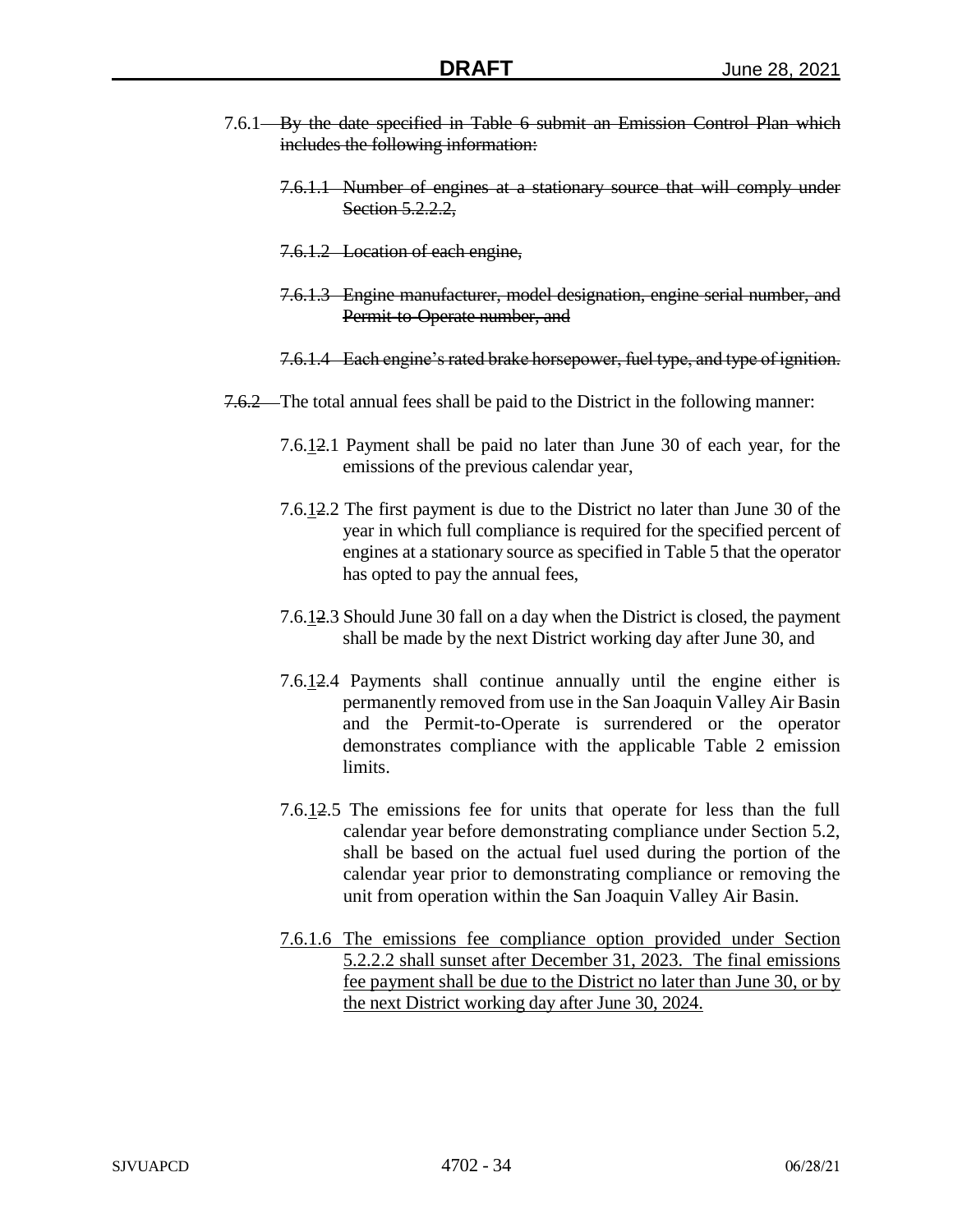8.0 Alternative Emission Control Plan (AECP)

An operator may comply with the NOx emission requirements of Section 5.2 for a group of engines by meeting the requirements below. An operator that is subject to the requirements below shall also comply with all the applicable requirements of Sections 5.0, 6.0, and 7.0. Only engines subject to Section 5.2 are eligible for inclusion in an AECP.

8.1 During any seven (7) consecutive calendar day period, the operator shall operate all engines in the AECP to achieve an actual aggregate NOx emission level that is not greater than 90 percent of the NOx emissions that would be obtained by controlling the engines to comply individually with the NOx limits in Section 5.2. The operator shall operate engines in the AECP such that

$$
AE_{Actual} \leq 0.90 (AE_{Limit})
$$

and shall notify the APCO within 24 hours of any violation of this section.

8.1.1 The actual aggregate NOx emissions ( $AE_{Actual}$ ) is the sum of the actual NO $\overline{X}X$ emissions, over a seven (7) consecutive calendar day period, from all engines in the AECP which were actually operated during that period. AE<sub>Actual</sub> shall be calculated as follows:

$$
AE_{Actual} = \sum_{i} (EF_{i}) (F_{i}) (k_{i})
$$

where:

- i identifies each engine in the AECP.
- $EF_i$  is the NOx emission factor of the engine established pursuant to Section 8.2 and approved by the APCO.
- $F_i$  is the actual total fuel used by the engine during the seven (7) consecutive calendar day period.
- $k_i$  is a constant used to convert an engine's fuel use and NOx emission factor to the amount of NOx emitted.  $k_i$  is dependent on the engine and the pollutant emitted. Calculation of  $k_i$  shall be accomplished using 40 CFR Part 60, Appendix A, Method 19, or an equivalent method approved by EPA, ARB and the APCO.
- 8.1.2 The estimated aggregate NOx emissions limit (AELimit) is the sum of the NOx emissions, over a seven (7) consecutive calendar day period, for the same engines in the AECP which were actually operated during the same period as considered in Section 8.1.1, calculated with the NOx limits of Section 5.2 and the actual fuel usage during that seven (7) consecutive calendar day period. AELimit shall be calculated as follows: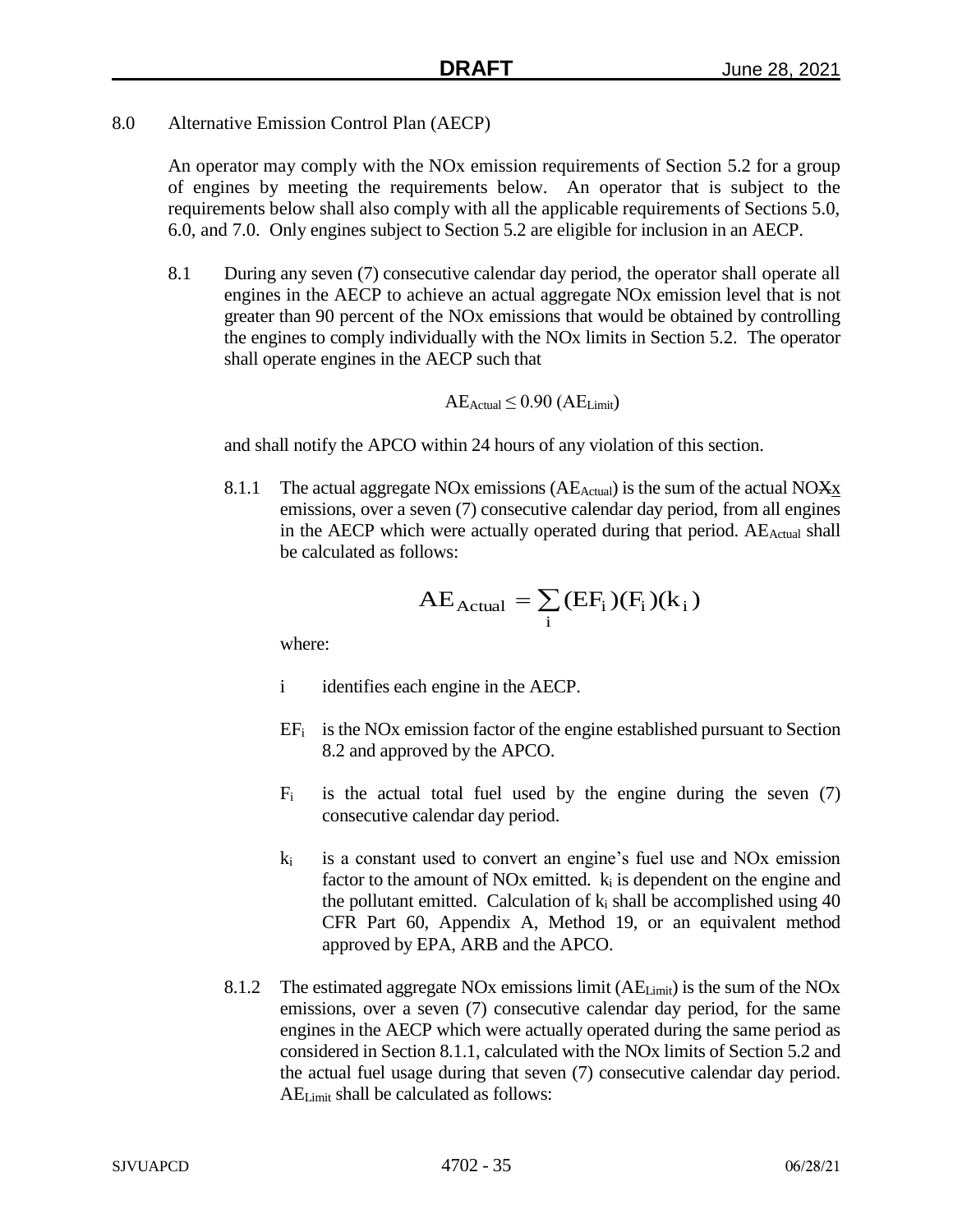$$
AE_{Limit} = \sum_{i} (EL_{i}) (F_{i}) (k_{i})
$$

where:

- $i =$  identifies each engine in the AECP.
- $EL_i$  = the NOx emission limit from Section 5.2 for each engine.
- $F_i$  = the actual total fuel used by the engine during the seven (7) consecutive calendar day period.
- $k_i$  = a constant used to convert an engine's fuel use and NOx emission limit to the amount of NO<sub>x</sub> emitted.  $k_i$  is dependent on the engine and the pollutant emitted. Calculation of  $k_i$  shall be accomplished using 40 CFR Part 60, Appendix A, Method 19, or an equivalent method approved by EPA, ARB and the APCO.
- 8.1.3 Only engines in the AECP which were operated during the seven (7) consecutive calendar day period shall be included in the calculations of AELimit and AEActual.
- 8.1.4 The operator shall, at least one time each day the AECP is used, calculate and record the actual aggregate NO<sub>x</sub> emissions (AE<sub>Actual</sub>) and the aggregate NO<sub>x</sub> emission limit (AE<sub>Limit</sub>) for the preceding seven (7) consecutive calendar day period.
- 8.2 The operator shall establish a NOx emission factor limit for each engine. The established NOx emission factor of an engine shall be no less than the NOx emission factor of the engine from the most recent source test conducted pursuant to Section 6.3 and approved by the APCO. The operator shall not operate an AECP engine in such a manner that NOx emissions exceed the established NOx emission factor of the engine.
- 8.3 The operator shall submit the AECP to the APCO at least 12 48 months before compliance with the emission limits in Section 5.2 is required. The AECP shall:
	- 8.3.1 Not be implemented prior to APCO approval.
	- 8.3.2 Be enforceable on a daily basis by the District.
	- 8.3.3 Contain any information necessary to determine eligibility of the engines for alternative emission control, including, but not limited to:
		- 8.3.3.1 A list of engines subject to the AECP. All engines in an AECP shall be under the operational control of a single operator and shall be located at a single stationary source,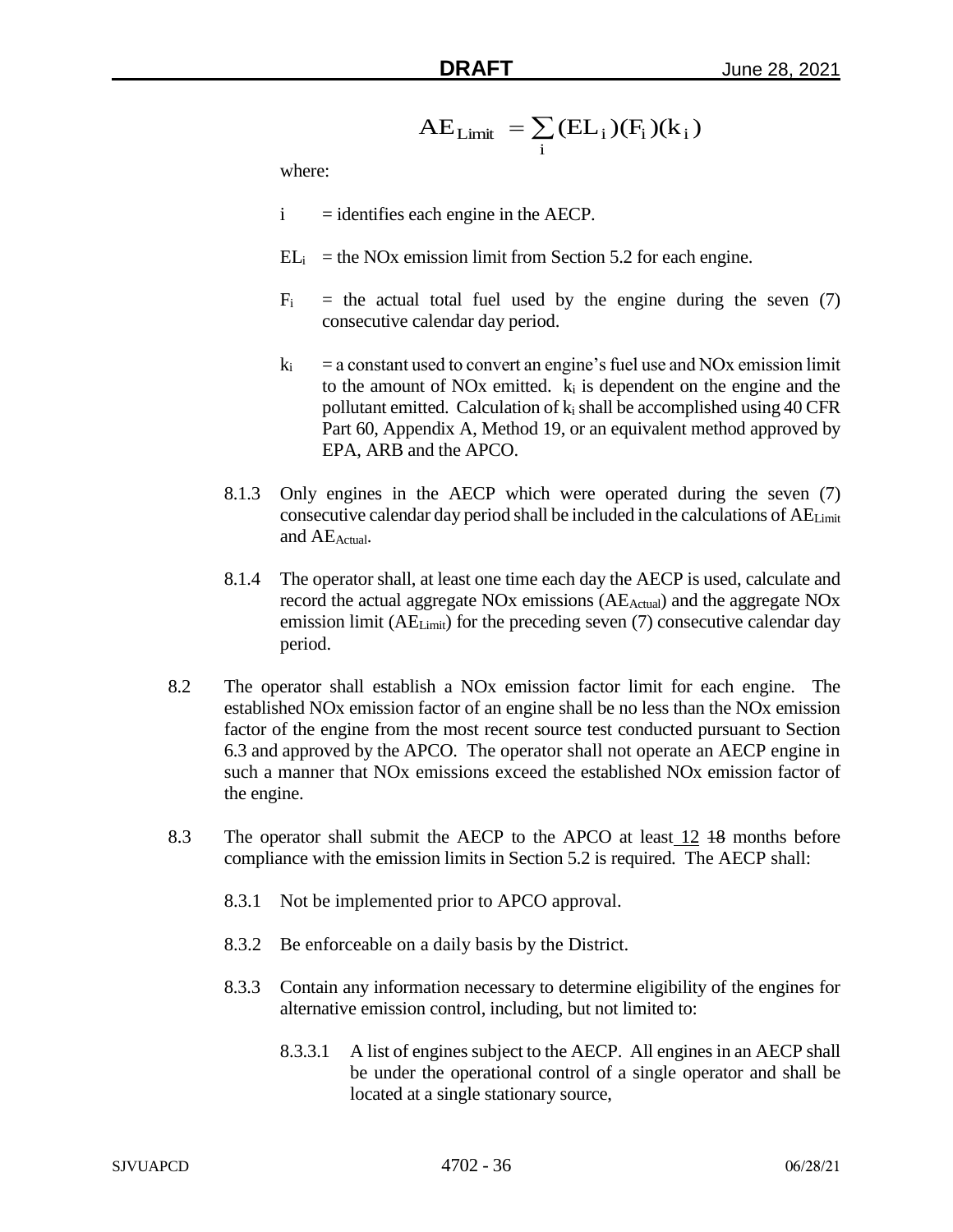- 8.3.3.2 The NOx emission factor established by the engine operator for each engine pursuant to Section 8.2, and
- 8.3.3.3 The estimated aggregate NOx emissions calculated according to Section 8.1.2.
- 8.3.4 Present the methodology for determining equivalency of actual NOx emissions under the proposed AECP as compared to the estimated NOx emissions allowed by this rule.
- 8.3.5 Detail the method of recording and verifying daily compliance with the AECP.
- 8.3.6 Demonstrate to the satisfaction of the APCO that the difference between the NOx emission limits of this rule and any lower actual NOx emissions will not be used to increase emissions from the same or another source.
- 8.3.7 Demonstrate that the engines subject to the requirements of Section 5.2 are in compliance with or on an approved schedule for compliance with all applicable District rules.
- 8.4 The operator shall submit an updated or modified AECP for approval by the APCO prior to any of the following:
	- 8.4.1 Modification of the engine(s) which would require an Authority-to-Construct;
	- 8.4.2 When new or amended rules are adopted which regulate the emissions from the engines; or
	- 8.4.3 When the NOx emission factor established by the engine operator for an engine pursuant to Section 8.2 is modified.
- 8.5 In addition to the records kept pursuant to Section 6.2, the operator shall maintain records, on a daily basis, of the parameters needed to demonstrate compliance with the applicable NOx emission limits when operating under the AECP. These records shall be retained for at least five years, shall be readily available, and be made available to the APCO upon request. The records shall include, but are not limited to, the following for each engine unless otherwise indicated:
	- 8.5.1 Total hours of operation,
	- 8.5.2 Type and quantity (cubic feet of gas or gallons of liquid) of fuel used,
	- 8.5.3 The actual NOx emissions limits to be included in the calculation of  $AE_{Actual}$ pursuant to Section 8.1.1,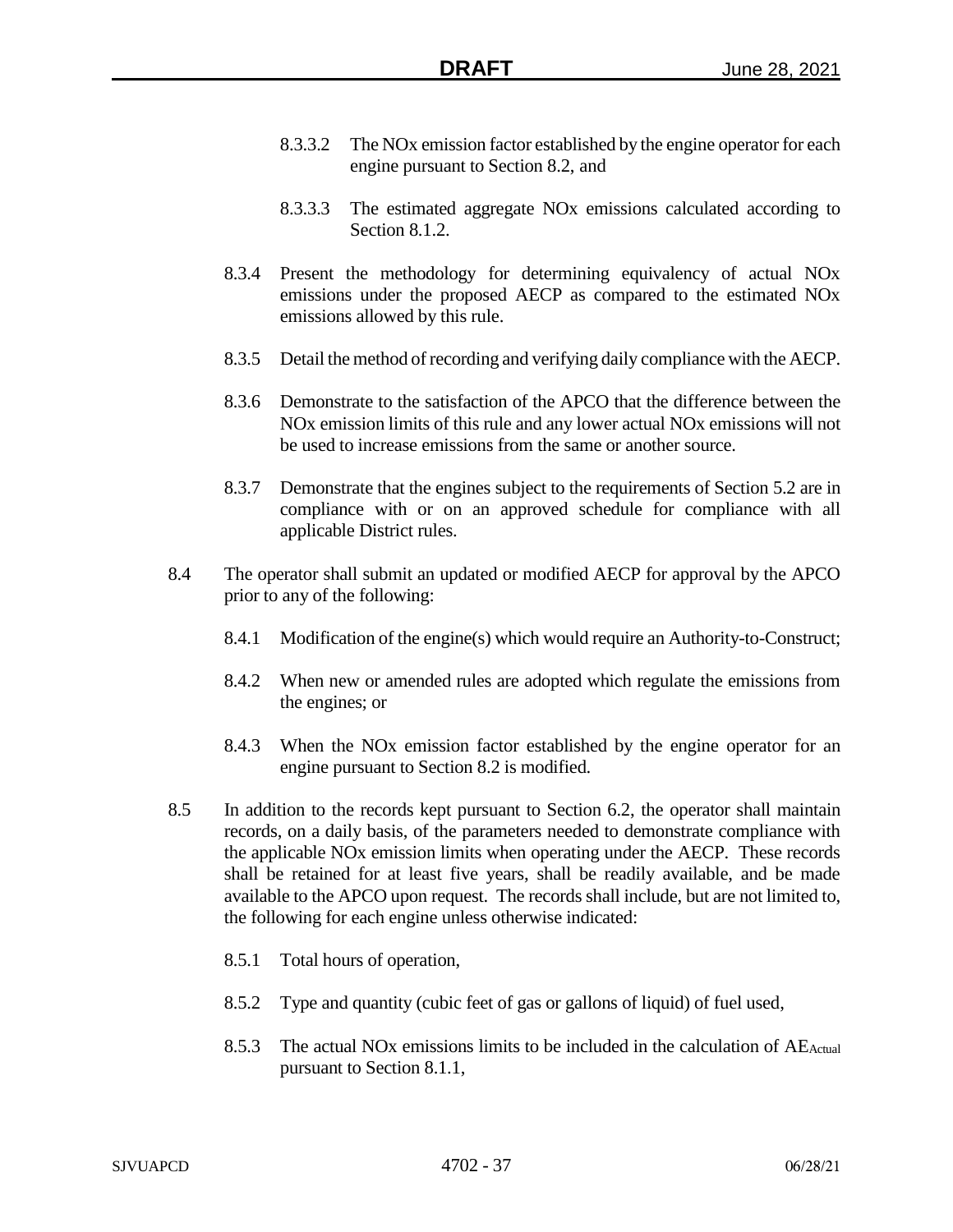- 8.5.4 The actual aggregate NOx emissions  $(AE_{\text{Actual}})$  for all the engines in the AECP calculated pursuant to Section 8.1.1,
- 8.5.5 The estimated NOx emissions limits to be included in the calculation of AELimit pursuant to Section 8.1.2,
- 8.5.6 The estimated aggregate NOx emissions  $(AE_{Limit})$  for all the engines in the AECP calculated pursuant to Section 8.1.2,
- 8.5.7 The comparison of the actual aggregate NOx emissions  $(AE_{Actual})$  for all the engines in the AECP and 90 percent of the estimated aggregate NOx emissions (AELimit) for all the engines in the AECP to demonstrate compliance with Section 8.1, and
- 8.5.8 Any other parameters needed to demonstrate daily compliance with the applicable NOx emission limits when operating under the AECP.
- 8.6 For the purpose of determining the quantity of spark-ignited engines in compliance pursuant to Section 7.5, a spark-ignited engine in an AECP shall not be considered to be in compliance until all spark-ignited engines in the AECP that have been designated to meet more stringent NOx emission factors pursuant to Section 8.2 are in compliance with the rule.
- 9.0 Exhaust Control System Certification Requirements
	- 9.1 To be considered for APCO certification, the manufacturer or operator shall comply with all of the following requirements:
		- 9.1.1 Certification shall be based upon the emission source testing results of a specific exhaust control system,
		- 9.1.2 A source testing protocol shall be submitted in accordance with the provisions of Rule 1081 (Source Sampling) for approval by the APCO prior to conducting the source test. The source testing protocol approved by the APCO shall be strictly adhered to during certification source testing,
		- 9.1.3 Source testing shall be conducted over the range of operating parameters for which the unit(s) will be operated,
		- 9.1.4 The source testing results shall demonstrate compliance with the emission limits of this rule for each model of exhaust control system(s) to be certified,
		- 9.1.5 The source testing procedure and reports shall be prepared by an ARBapproved independent testing laboratory, and shall contain all the elements identified in the APCO-approved source testing protocol,